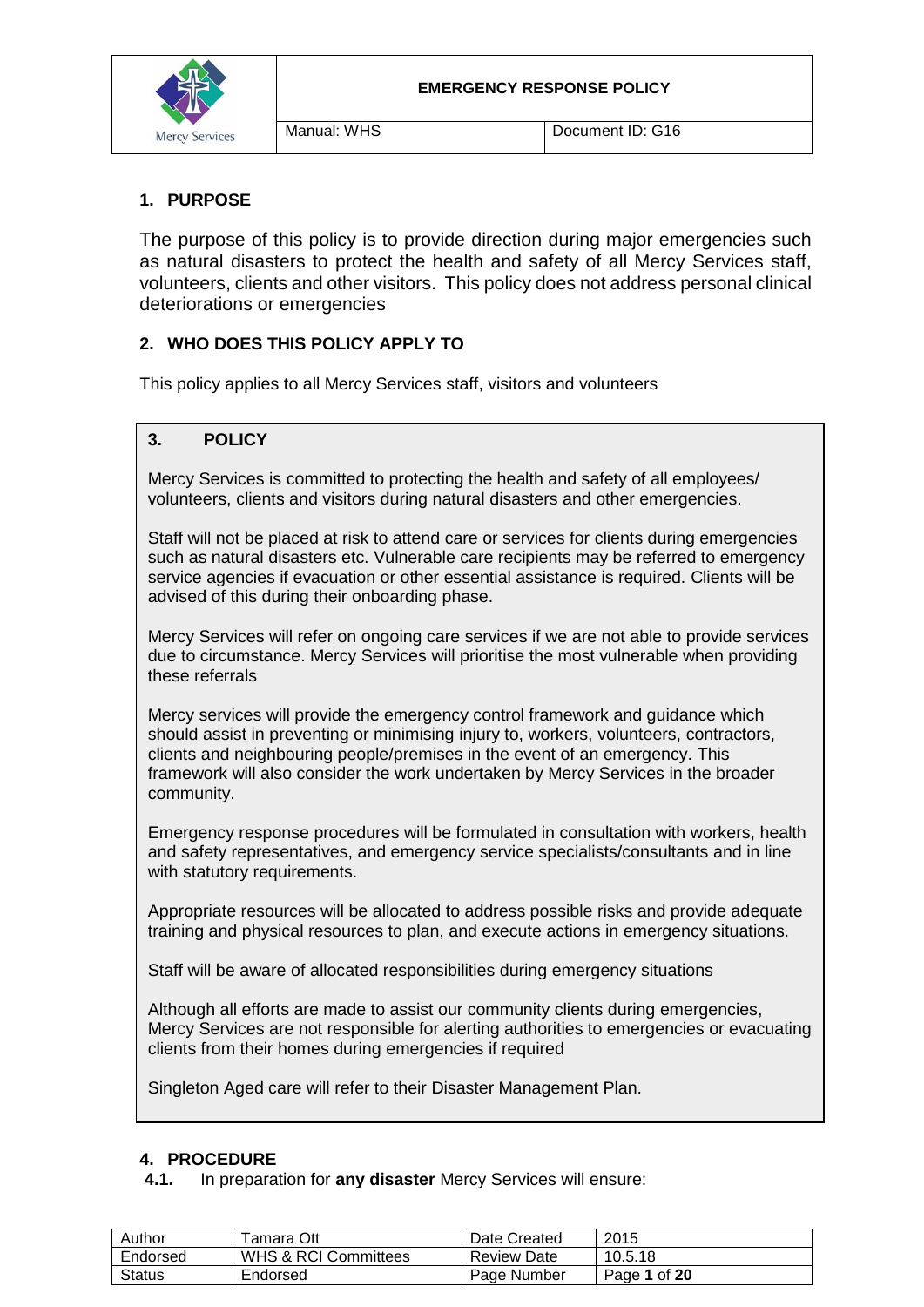|                       |             | ΙF<br>FΝ |
|-----------------------|-------------|----------|
| <b>Mercy Services</b> | Manual: WHS |          |

Document ID: G16

a) all staff should have a fully functioning mobile phone with them when working in the community, however should also be aware of black spots in their work areas;

- b) specify which of the services provided to the client are essential services. This must then be communicated e.g., in the client's Emergency Plan and an Alert in Carelink+.
- c) client and staff records are maintained accurately
- d) security of Mercy Services electronic records.
- e) the ability for remote access of electronic files in the event of workers having to work from home or from alternate worksites;
- f) appropriate multi-skilling and succession planning to maintain business continuity
- g) appropriate infection control policies, staff screening and vaccination programs are offered
- h) Employees with mobility issues will have attended a Personal Evacuation Plan (Appendix (11).
- i) Mercy Services office has a first aid officer, first aid facilities, a battery powered radio and a mobile phone device.
- j) The CEO will monitor appropriate government endorsed information platforms if there is a likelihood of a natural disaster (e.g. heavy rain over a few hours).
- k) all staff have access to:
	- emergency numbers *(listed in mobile phones and in all Mercy Services workplaces);* and
	- training regarding evacuations and emergencies

## **4.2 Responsibilities in Emergencies:**

## **CEO will ensure:**

- a) The CEO of Mercy Services will ensure that potential emergency situations are identified and appropriate Emergency Action Plans are developed for each Mercy Services site and for conditions that affect all areas.
- b) Appropriate resources will be allocated to address possible risks and provide adequate training and physical resources to plan, and execute actions in emergency situations.
- c) Staff will be aware of allocated responsibilities during emergency situations
- d) The appropriate regulatory authorities are notified with in the designated timeframes either during or following an emergency
- e) If the CEO is unavailable, the Director of Care is delegated to make a decision for Singleton Aged Care Facility. For other parts of Mercy Services delegation will occur in the following order:
	- 1) Finance Manager
	- 2) Head of Home and Community Services
	- 3) Head of Community Transport
	- 4) Head of People & Culture
	- 5) Head of AOD & Family Services

## **Department Heads will ensure that:**

- d) Emergency procedures have been developed to cope with identified situations and scenarios;
- e) Emergency Response procedures shall be kept up to date and reviewed every 12 months (minimum), by the Site/Department Manager in conjunction with the relevant HSRs/emergency wardens and emergency service

specialists/consultants. They should also be reviewed after an emergency,

| Author        | <sup>г</sup> amara Ott          | Date Created       | 2015         |
|---------------|---------------------------------|--------------------|--------------|
| Endorsed      | <b>WHS &amp; RCI Committees</b> | <b>Review Date</b> | 10.5.18      |
| <b>Status</b> | Endorsed                        | Page Number        | Page 2 of 20 |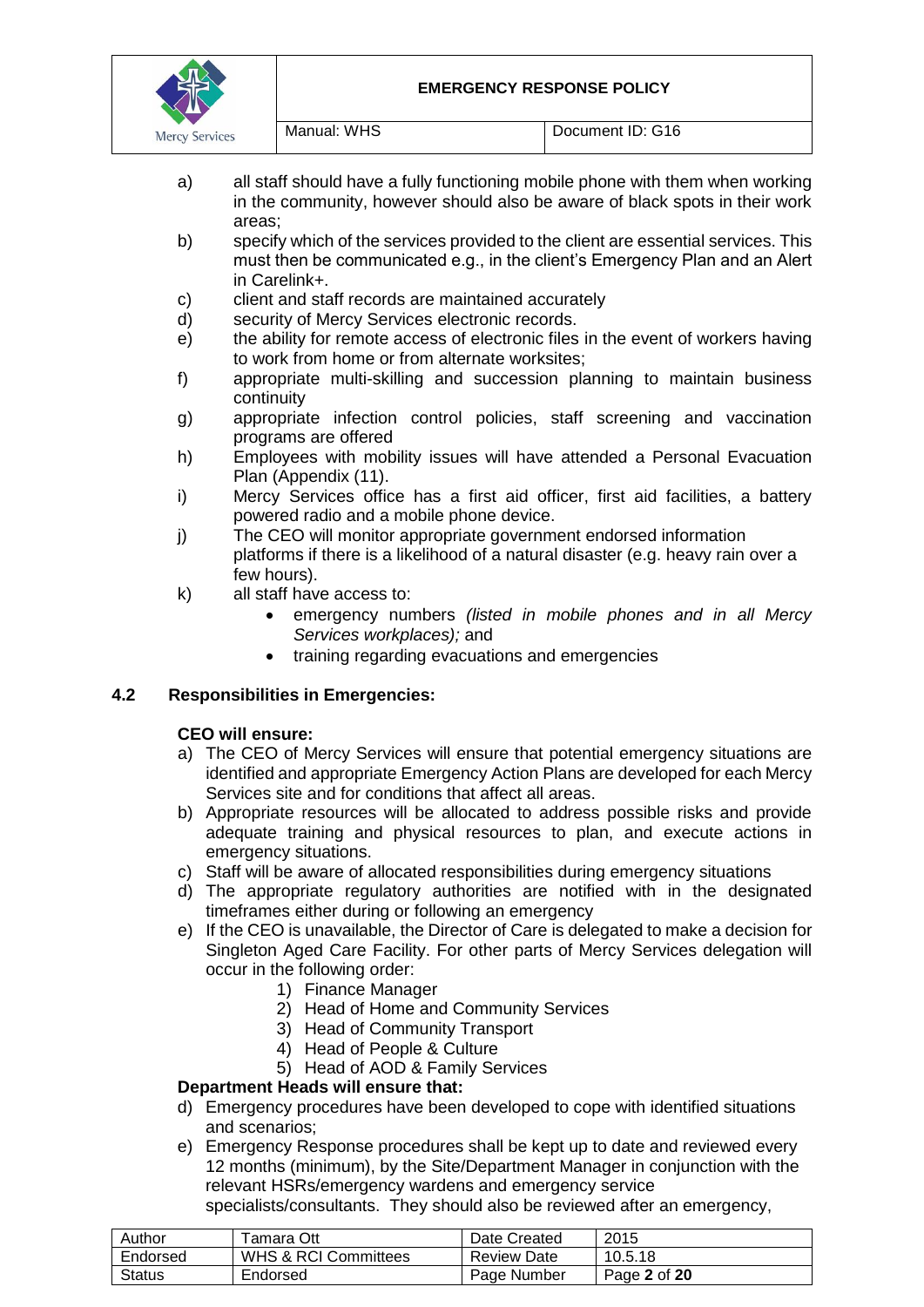

exercise or any changes that may affect the emergency management plan (e.g. changes to workplace layout);

- f) Emergency team is in place and appropriately trained e.g. first aid, fire wardens etc.;
- g) If working at a client's site or premises, all staff are aware of emergency procedures when working remotely
- h) Identify required emergency equipment and apparatus, and purchase if necessary e.g. fire hoses and extinguishers, stretchers, first aid etc.;
- i) Ensure that all emergency signage is in place e.g. fire equipment indicator signs, first aid, exits, assembly point(s), etc.;
- j) Ensure Personal Emergency Evacuation Plans are in place for employees with disabilities.
- k) Identify and confirm all applicable emergencies and after hours contact names and phone numbers and make available to the appropriate staff. These are to be kept updated at all times.
- l) Ensure regular checks, using appropriately trained inspectors are attended for equipment and facilities and follow up any reported problems until fully resolved. For example, essential fire safety systems.
- m) If an emergency event occurs and the site must be evacuated, ensure that all persons on site are accounted for in consultation with Chief Warden.
- n) Emergency drills or emergency simulations are conducted at least annually to check system operation.

#### **Workers/Volunteers on becoming aware of an emergency situation is to:**

- k) Stay calm and not put themselves at risk;
- l) Raise the alarm or seek on-site help;
- m) Tackle the emergency (e.g. fire) only if safe to do so and only if you are trained;
- n) Not interfere with any emergency equipment e.g. play with fire extinguishers or obstruct exits;
- o) Report any deficiencies with the emergency plan or equipment immediately to your area manager;
- p) Follow the directions of the emergency wardens or emergency personnel.
- q) If evacuation is necessary, quickly move to the designated assembly point and be accounted for (Do not leave the site without permission, as this could cause concern in an emergency).
- r) If concerns regarding safety relate to working remotely in the community, staff are to contact their coordinator/manager for instructions prior to commencing the shift

## **4.3 Emergency Action Plans**

Current Emergency Plans exist for:

- 
- 
- 
- 
- Human Epidemic or Pandemic (see: Appendix 6)
	- Vest Wallsend Centres (see: Appendix 7)
- 
- 
- Newcastle Elderly Citizens Centre (see: Appendix 10)
- Personal Emergency Evacuation Plans (see Appendix 11)

#### **4.4 Training**

| Author        | ™amara Ott           | Date Created       | 2015         |
|---------------|----------------------|--------------------|--------------|
| Endorsed      | WHS & RCI Committees | <b>Review Date</b> | 10.5.18      |
| <b>Status</b> | Endorsed             | Page Number        | Page 3 of 20 |

- Bomb threat (see: Appendix 2) - Storms/floods (see: Appendix 3) Heatwave (see: Appendix 4) Example 3 Bushfire (see: Appendix 5) Union St., Tighes Hill (see: Appendix 8) **Brighton House** (see: Appendix 9)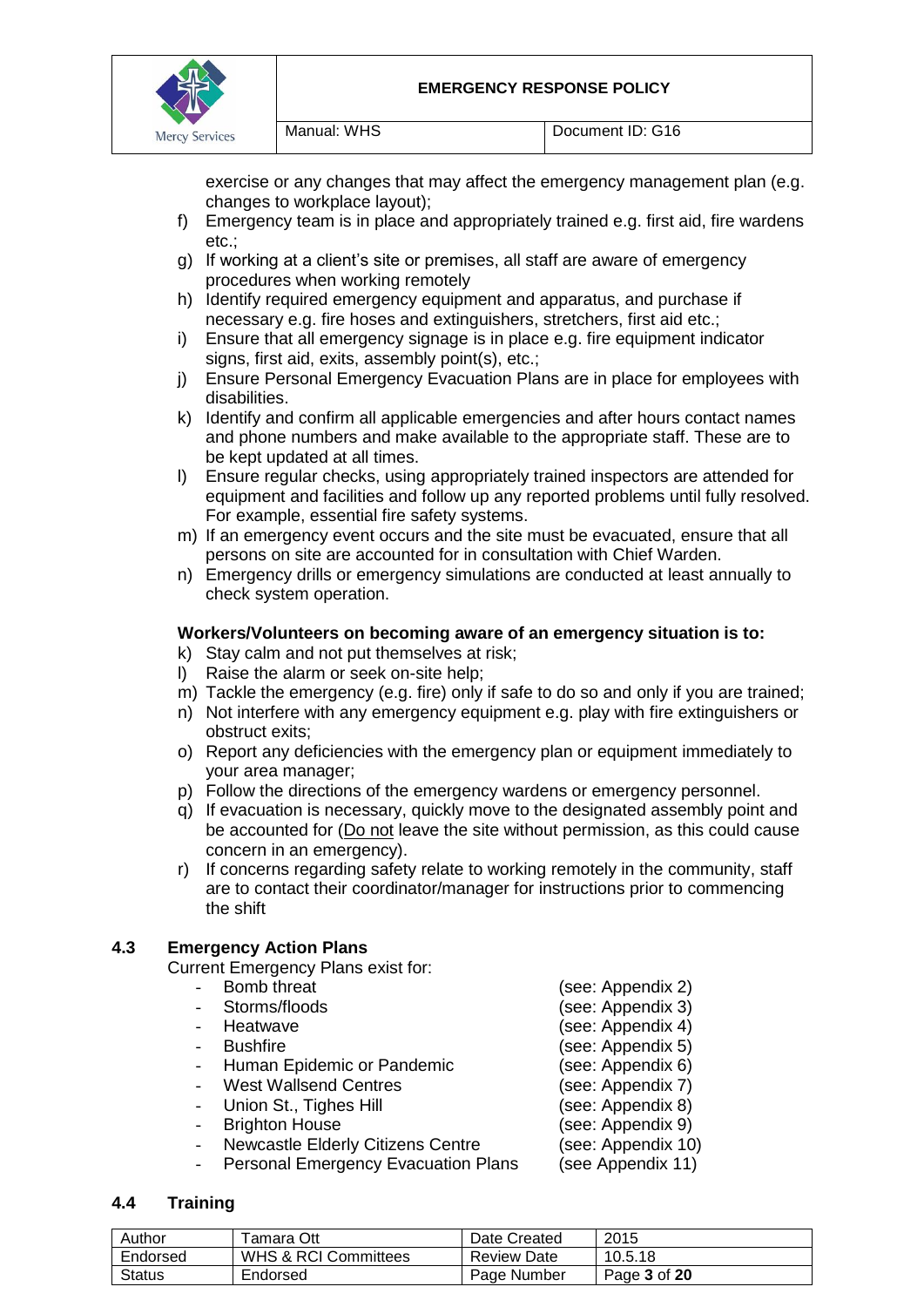

- The CEO, staff and volunteers will be compulsorily trained in emergency procedures at induction.
- Building wardens will be trained annually.
- Annual emergency evacuation drills will be carried out approximately six months after warden training.

## **4.5 Fire Fighting and Detection Equipment**

The Finance Manager will ensure that adequate firefighting (see: Appendix 1) and detection (e.g. smoke alarms) equipment is installed and is serviced as per regulations.

Firefighting equipment will be inspected and certified every six months by an accredited person. Quarterly housekeeping inspections should also be conducted, by the Building Warden or Work Health and Safety Coordinator, to ensure that:

- There is no build-up of flammable materials;
- All areas are generally tidy;
- Access to fire-fighting equipment is kept clear; and
- Fire detection equipment, e.g. smoke detectors, are in good working order.

## **4.6 Emergency Action Plan**

The Emergency Action Plan for each Mercy Services office/centre will displayed at appropriate places throughout the building including workstations. The Emergency Action Plan will summarise procedures, including evacuation procedures, to be followed in various emergencies.

#### **4.7 Evacuations**

- a. Mercy Services will contract with a specialist organisation to prepare evacuation diagrams for each site that comply with Australian Standard 3745.
- b. Personal Emergency Evacuation Plans (PEEP) will be completed for staff and volunteers who require assistance to mobilise during an emergency. This PEEP will then be checked by the fire inspector to ensure the safety of the worker and then conveyed to Fire Wardens for their awareness.
- c. Mercy Services acknowledges the ever-changing physical and mental status of their clients and therefore the order of evacuation will be as follows
	- 1. ambulatory persons first;
	- 2. semi-ambulant persons requiring some assistance and direction; and
	- 3. persons requiring walking frames or wheelchairs
- d. Mercy Services also acknowledges that some disabilities may cause altered cognition or reactions in emergencies. The Person Centred Behaviour Management Policy E.24 outlines the 'This is Me" Profile which includes information on client personality and personal reaction to emergency events. Person Centred Behaviour Plans (PCBP) should be completed when there is a risk of harm. Staff should be aware to both these profiles and PCBP for applicable persons.

#### **4.8 Review of Emergency Action Plans**

The Emergency Action Plans will be reviewed annually or following an emergency to ensure the ongoing health and safety of all personnel in the event of an emergency.

#### **4.9 Compliance**

The following are mechanisms for checking that this Policy is being complied with:

| Author   | ™amara Ott           | Date Created       | 2015         |
|----------|----------------------|--------------------|--------------|
| Endorsed | WHS & RCI Committees | <b>Review Date</b> | 10.5.18      |
| Status   | Endorsed             | Page Number        | Page 4 of 20 |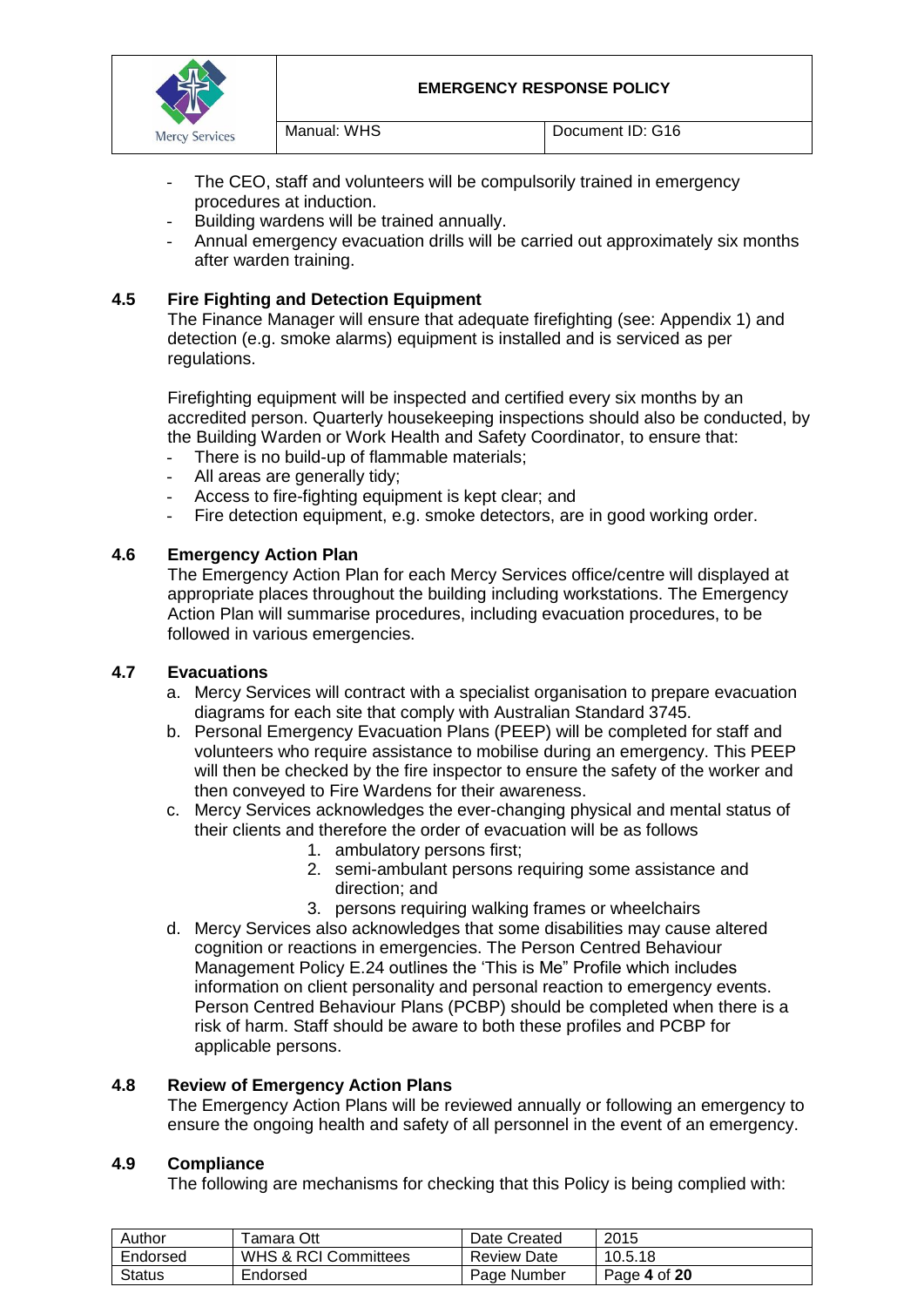

- a) The WHS minutes will record that each site has an annual evacuation drill;
- b) A checklist will be followed to monitor how well the evacuation drill complies with this policy (kept in Risk Register);
- c) Essential Fire Services inspections to be attended as required and added to the Maintenance Calendar. Learning & Development Advisor to arrange annual vaccination clinic and keep record of participation;
- d) Learning & Development Advisor to arrange emergency training for office/centre based staff (including warder training and keep record of attendance;
- e) if there is an Emergency Response incident the relevant Manager will conduct a review and assess how well this Policy was followed. If a deviation from the Policy occurred the Manager will address it as a prompt for staff or Policy development.

## **5. KEY PERFORMANCE INDICATORS**

The following measurements will determine the effectiveness of Mercy Services Emergency preparedness procedures:

- One emergency evacuation/fire drills each year at each site.
- Fire wardens trained for each site.
- Accurate and up to date Emergency Plans posted at each site.
- All foreseeable emergency scenarios considered and planned for

## **6. EXPECTED OUTCOME**

Emergencies are handled appropriately with minimal damage or injury to property, staff or clients. All efforts are directed to maintaining the safety of clients, staff, and volunteers.

#### **7. DEFINITIONS**

Emergency Action Plans: A written [plan](http://www.businessdictionary.com/definition/plan.html) which an [organisation](http://www.businessdictionary.com/definition/organization.html) is [required](http://www.businessdictionary.com/definition/required.html) to have and which must be displayed at every job [site.](http://www.businessdictionary.com/definition/site.html) It should detail step-by-step procedures to follow in emergencies such as [fire.](http://www.businessdictionary.com/definition/fire.html)

#### **8. REFERENCES**

Work Health and Safety Act 2011, section 19 (3) a, b, c, d & f WHS (Managing Risk to Health and Safety) Regulations, Part 3.1 WHS Regulations 2011, Section 43 – Duty to prepare, maintain and implement emergency plans.

AS/NZ Standard 4083 *Planning for Emergencies - Health Care Facilities* AS/NZ Standard 1851 Maintenance of fire protection systems and equipment [https://agedcare.health.gov.au/news-and-resources/publications/guides-and](https://agedcare.health.gov.au/news-and-resources/publications/guides-and-policies/home-care-service-preparing-for-an-emergency-event)[policies/home-care-service-preparing-for-an-emergency-event](https://agedcare.health.gov.au/news-and-resources/publications/guides-and-policies/home-care-service-preparing-for-an-emergency-event)

## **9. OTHER RELATED POLICIES OR PROCEDURES**

G.15 First Aid G.06 Safe Home Visiting D.10 Security Singleton Aged Care Disaster Management Plan

#### **10. VERSION CONTROL AND CHANGE HISTORY**

| Author   | ⊺amara Ott           | Date Created       | 2015         |
|----------|----------------------|--------------------|--------------|
| Endorsed | WHS & RCI Committees | <b>Review Date</b> | 10.5.18      |
| Status   | Endorsed             | Page Number        | Page 5 of 20 |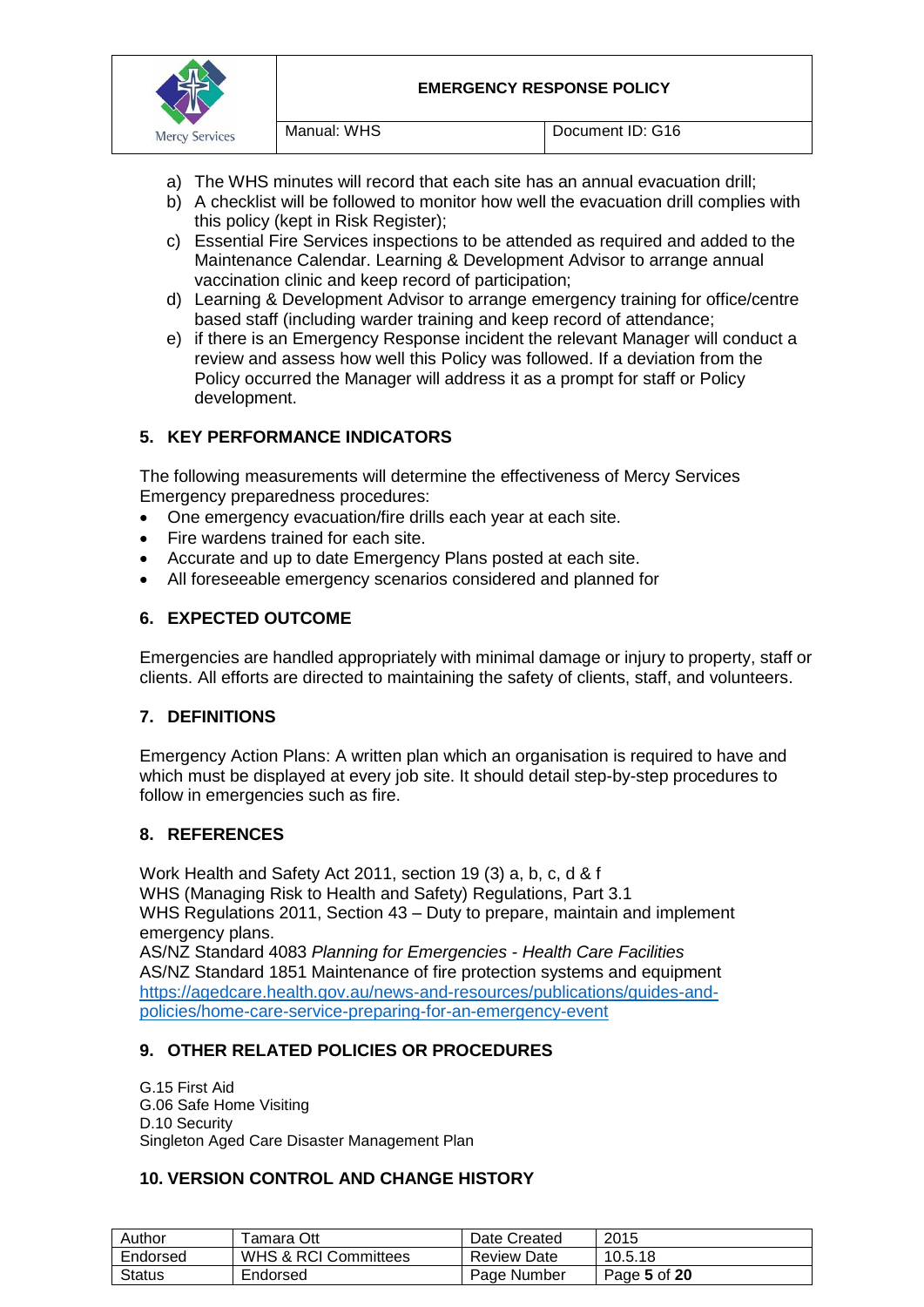|                       |             | <b>EMERGENCY RESPONSE POLICY</b> |  |
|-----------------------|-------------|----------------------------------|--|
| <b>Mercy Services</b> | Manual: WHS | Document ID: G16                 |  |
|                       |             |                                  |  |

| Version | □ Date Reviewed I Amendments |                                                       |
|---------|------------------------------|-------------------------------------------------------|
| 1.0     | 131.1.18                     | Moved to new template and updated. Version 2 created. |

| Author   | Tamara Ott                      | Date Created       | 2015         |
|----------|---------------------------------|--------------------|--------------|
| Endorsed | <b>WHS &amp; RCI Committees</b> | <b>Review Date</b> | 10.5.18      |
| Status   | Endorsed                        | Page Number        | Page 6 of 20 |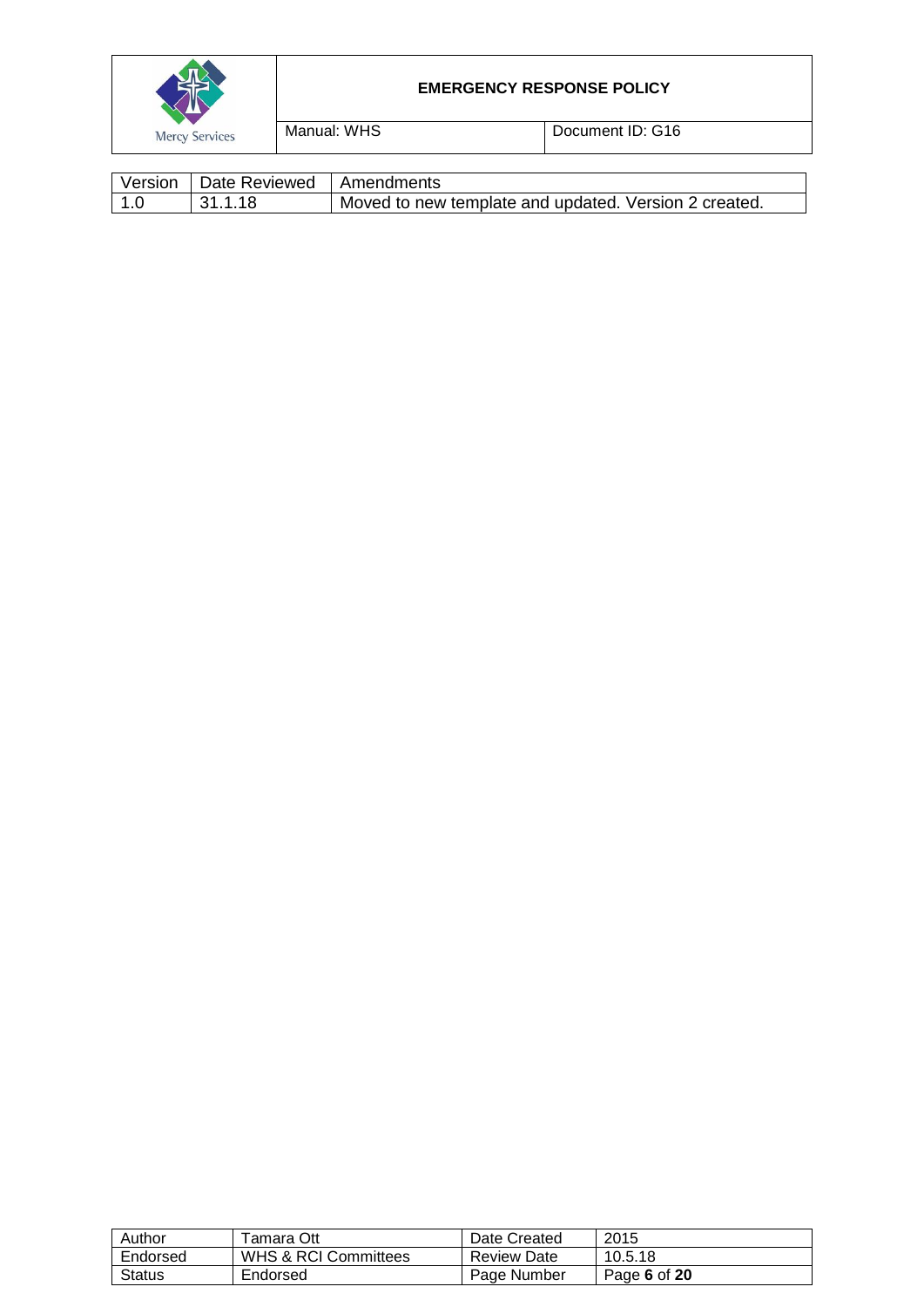

## **Appendix 1: Fire Fighting Equipment**

## **Operating CARBON DIOXIDE (CO2) Fire Extinguishers**

Located in all areas. Usually of 3.5kg capacity, holding compressed liquefied CO2, which is delivered as a gas, smothering a fire by displacing oxygen. CO2 extinguishers are used to control flammable liquid ('B' class) fires, *and are safe to use on ('E' rated) live-electrical fires.* A CO2 extinguisher is painted red, with a broad black band round the middle, & has a large plastic applicator nozzle. Range for operation is about 2 metres (or less), & duration is about 20 seconds for the (usual) 3.5kg size.

## **To operate:**



- $\triangleright$  remove extinguisher from storage bracket, & place upright;
- $\triangleright$  remove safety pin (pull out, or twist pin to break seal) then, holding applicator nozzle with one hand, briefly squeeze handles to test operation (one or two seconds); and
- carry extinguisher to fire scene (remember, to *start* from about two metres from the fire), squeeze handles together, sweeping the discharge over the seat of the fire.
- **Note: If an extinguisher has been used (even briefly), or if the plastic seal is broken/missing, or if an extinguisher is missing from its usual location, immediately notify your supervisor.**

## **Use of Fire Blankets**

Located in a plastic bag marked 'Fire blanket', having 2 cloth tapes hanging below. Fire blankets are located in staff and other kitchens. Used to smother a contained (relatively small) fire of any class, which is confined within a rigid container, or may be used to wrap a person whose clothing is burning.

## **To operate:**



- $\triangleright$  pull down tapes firmly to release blanket from bag;
- $\triangleright$  grasp blanket on one edge about 15cm from each corner, with wrists uppermost. Then roll wrists back toward body (lifting blanket off the floor, & protecting hands/body from radiant heat). Alternative method is to grasp blanket where tapes are sewn on to blanket, to cover the hands; and
- *walk* to the fire, & gently drape the fire blanket completely over the container. Switch off the power supply/heat source, & leave the blanket in place.

| Author        | Tamara Ott           | Date Created       | 2015         |
|---------------|----------------------|--------------------|--------------|
| Endorsed      | WHS & RCI Committees | <b>Review Date</b> | 10.5.18      |
| <b>Status</b> | Endorsed             | Page Number        | Page 7 of 20 |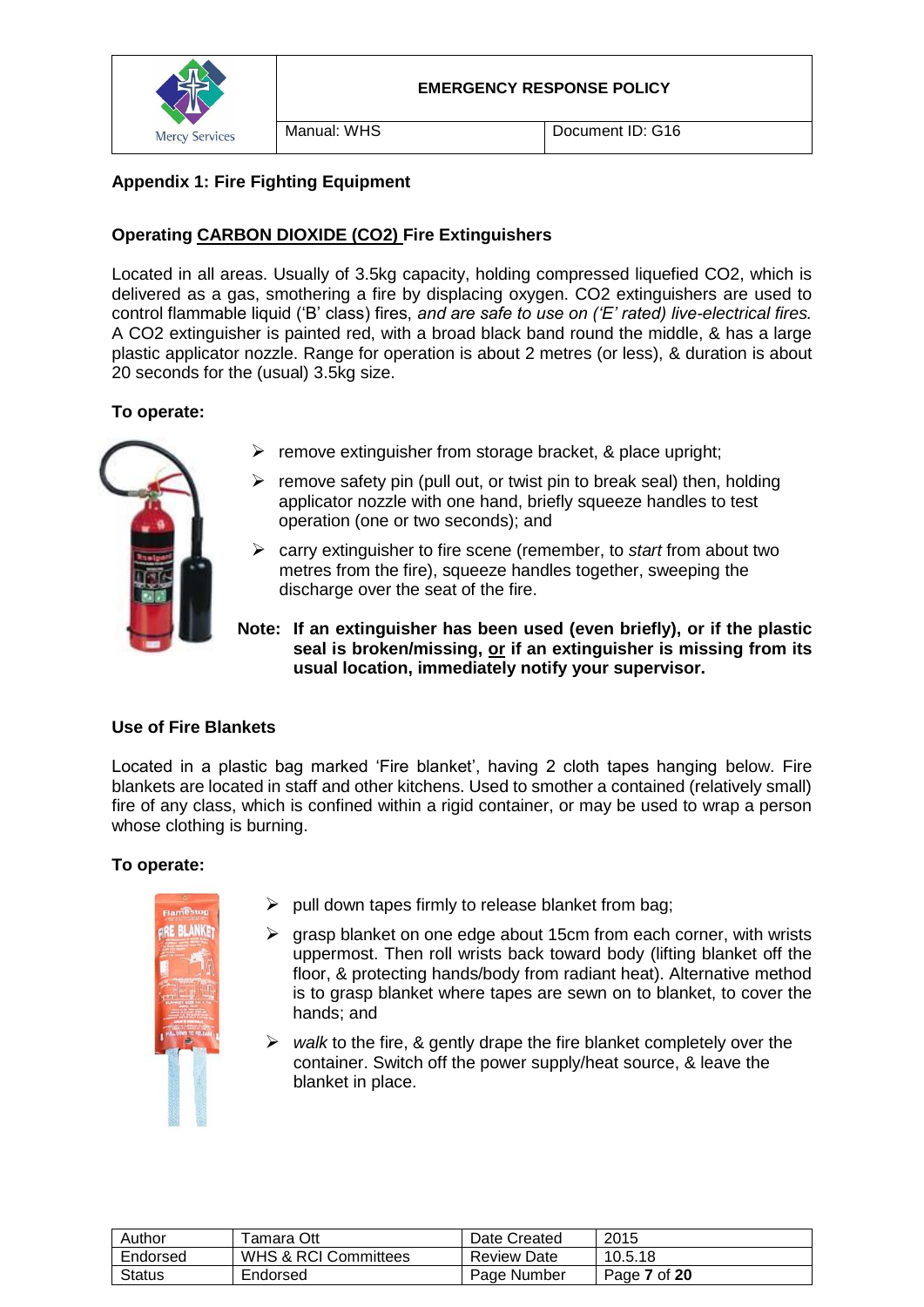

## **Use of Fire Hose Reels**

Located at both Union St., Tighes Hill and West Wallsend sites, are 30-metre fire hose reels, which deliver an unlimited supply of water for control of 'A' class fires of such 'Ordinary combustibles' as wood, paper, textiles, plastics, etc.

#### **Fire Hose Reels: To operate:**



- $\triangleright$  turn on the stop-valve to release nozzle & supply water to the hose. Stop-valve wheel opens anti-clockwise, as indicated by an arrow stamped on the wheel. Open fully;
- $\triangleright$  run out the fire hose reel to the location where it is to be used;
- $\triangleright$  turn on the water by twisting the nozzle as indicated by the arrow on the nozzle ('on' to the right, & 'off' to the left);
- $\geq$  aim the water at the seat of the fire, until fire is extinguished. A fire hose reel has a range of about six metres (depending on the supplied water pressure available);
- $\triangleright$  after use, turn off water at the nozzle. Note that 'off' is when water stops running; don't force past this point as it may damage the nozzle;
- $\triangleright$  carefully rewind hose onto the reel evenly, without twists or loops. Remember: the next person to use the hose reel in an emergency relies on you; and
- $\triangleright$  after rewinding hose, lock the nozzle into the interlock device by fully closing the stop-valve. Once secure; release water pressure by placing a container under hose, and partially opening nozzle to release pressure. After a small amount of water escapes, turn off nozzle. The hose reel is ready for use again.

#### **Notes:**

- **1. Water is only suitable for an 'A' class fire, and should never be used where 'liveelectrical' may be involved, or used to control a flammable liquid ('B' class) fire.**
- 2. Fire hydrant points for water, are only for use by the Fire Brigade.

**Mercy Service Staff are encouraged to use fire extinguishers at all times. Fire reels are only to be used in the absence of a fire extinguisher.**

| Author   | Tamara Ott                      | Date Created       | 2015         |
|----------|---------------------------------|--------------------|--------------|
| Endorsed | <b>WHS &amp; RCI Committees</b> | <b>Review Date</b> | 10.5.18      |
| Status   | Endorsed                        | Page Number        | Page 8 of 20 |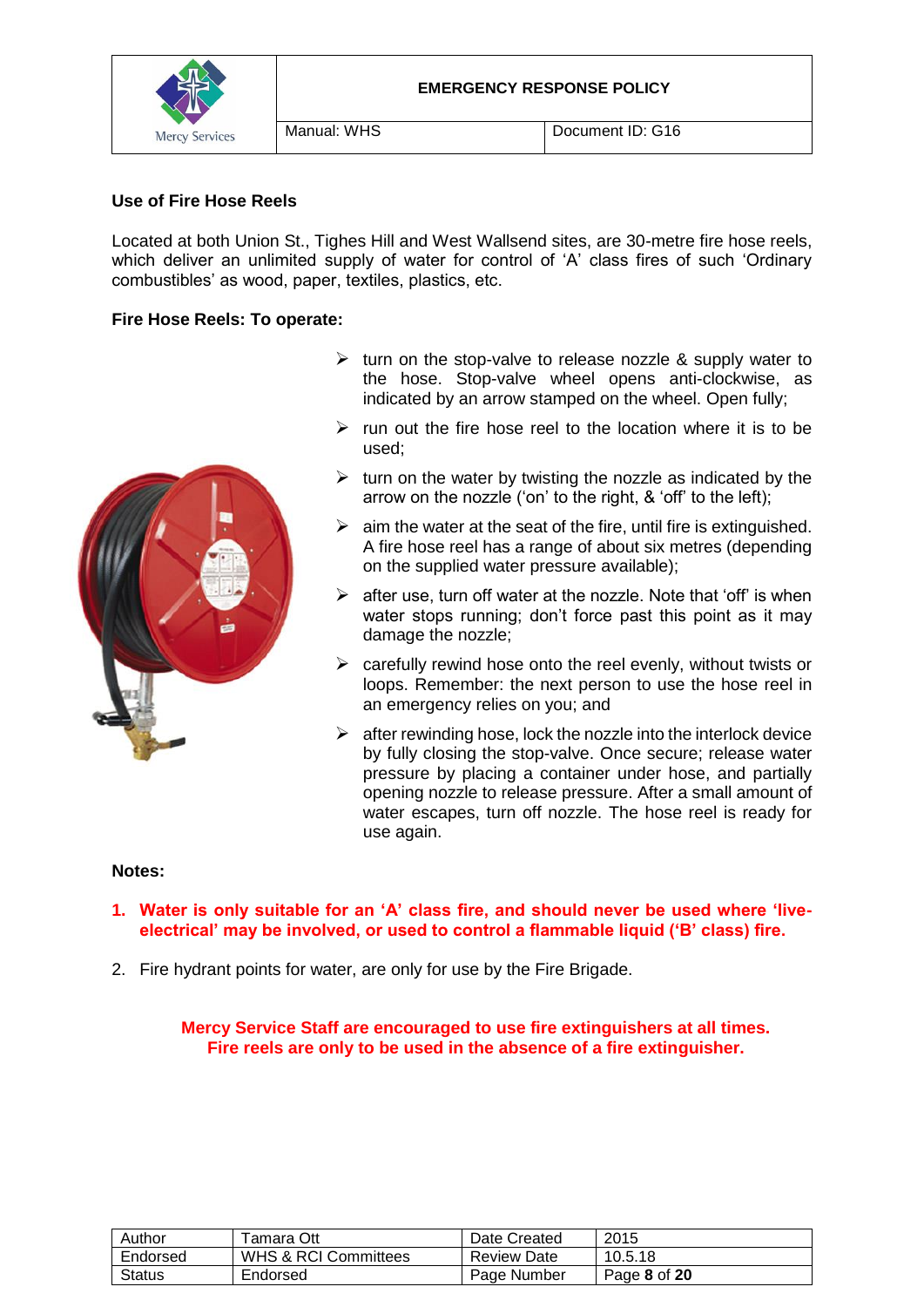

Manual: WHS Document ID: G16

## **Appendix 2: Bomb Threat**

## **IN THE EVENT OF A BOMB OR ARSON THREAT BY TELEPHONE OR BY MAIL**



## **A. BY TELEPHONE**

#### *1. Remain Calm*

- *always* treat the threat as genuine;
- $\triangleright$  record any information/observations (see checklist sheet attached);
- $\triangleright$  attract the attention of another person if possible:
- $\triangleright$  keep the (telephone) caller talking; and
- *DO NOT HANG UP (leave phone 'off the hook')*

### *2. Second Person (if possible) notify Chief Executive Officer or the Building Warden*

 $\triangleright$  Describe the type of threat, and current status of emergency.

If no second person available, receiver of threat contacts the Chief Executive Officer or the Building Warden as soon as practicable after the event (gives info as above). The receptionist will notify the appropriate emergency response personnel (e.g., Police, Fire Brigade).

- **3.** *FOLLOW INSTRUCTIONS* from person in charge.
- **4.** *STAND-BY* to evacuate area, if instructed by person in charge (see Evacuation Plan).

## **B. BY MAIL or OTHER DELIVERY**

#### *If a "suspicious" object is discovered:*

- $\triangleright$  do not touch:
- $\triangleright$  keep area clear of all occupants; and
- $\triangleright$  report find to person in charge.

**WAIT** to be advised by person in charge (or Emergency Services response supervisor) of an "all clear".

| Author   | Гаmаrа Ott                      | Date Created       | 2015         |
|----------|---------------------------------|--------------------|--------------|
| Endorsed | <b>WHS &amp; RCI Committees</b> | <b>Review Date</b> | 10.5.18      |
| Status   | Endorsed                        | Page Number        | Page 9 of 20 |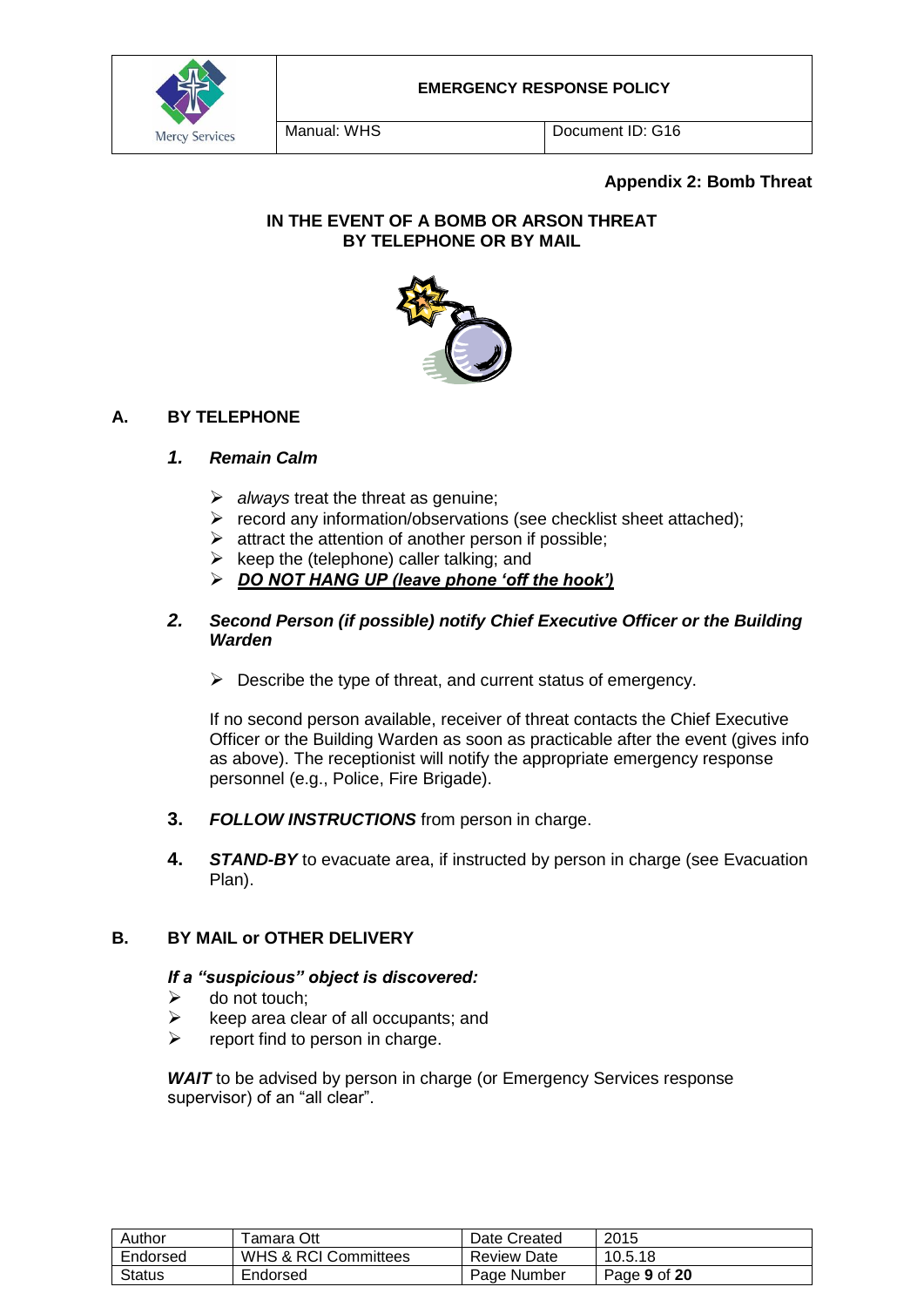

Manual: WHS Document ID: G16

## **BOMB THREAT CHECKLIST**

| <b>QUESTIONS TO ASK:</b>                     | <b>THREAT LANGUAGE</b>                   |  |  |
|----------------------------------------------|------------------------------------------|--|--|
| When is the bomb going to explode?<br>1.     | 1. Well spoken:                          |  |  |
| Where did you put the bomb?<br>2.            | Incoherent:<br>2.                        |  |  |
| When did you put it there?<br>3.             | Irrational:<br>3.                        |  |  |
| What does the bomb look like?<br>4.          | Taped:<br>4.                             |  |  |
| What kind of bomb is it?<br>5.               | Message read by caller:<br>5.            |  |  |
| Did you place the bomb?<br>6.                | Abusive:<br>6.                           |  |  |
| Why did you place the bomb?<br>7.            | 7. Voice (e.g. Loud/soft)                |  |  |
| What is your name?<br>8.                     | Diction (e.g. Clear/muffled)<br>8.       |  |  |
| Where are you?<br>9.                         | 9. Any impediment (specify)              |  |  |
| 10. What is your address?                    | 10. Speech (fast/slow)                   |  |  |
|                                              | 11. Manner (calm, emotional)             |  |  |
| Number displayed on Caller ID:               | 12. Sex of Caller                        |  |  |
| <b>Exact Wording of Threat:</b>              | 13. Age;                                 |  |  |
|                                              | 14. Did you recognise the voice?         |  |  |
|                                              | 15. If so who do you think it was?       |  |  |
| Call Taken                                   | 16. Was the call familiar with the area? |  |  |
| Date:  /  /<br>Time:                         | <b>BACKGROUND NOISES</b>                 |  |  |
| Duration of call:<br>Number called:          | Street noises:<br>House noises:          |  |  |
| Recipient:<br>Name:<br>Number:<br>Signature: | Aircraft:<br>Voices:                     |  |  |

# *REMEMBER KEEP CALM - DON'T HANG UP*

| Author        | Tamara Ott           | Date Created       | 2015          |
|---------------|----------------------|--------------------|---------------|
| Endorsed      | WHS & RCI Committees | <b>Review Date</b> | 10.5.18       |
| <b>Status</b> | Endorsed             | Page Number        | Page 10 of 20 |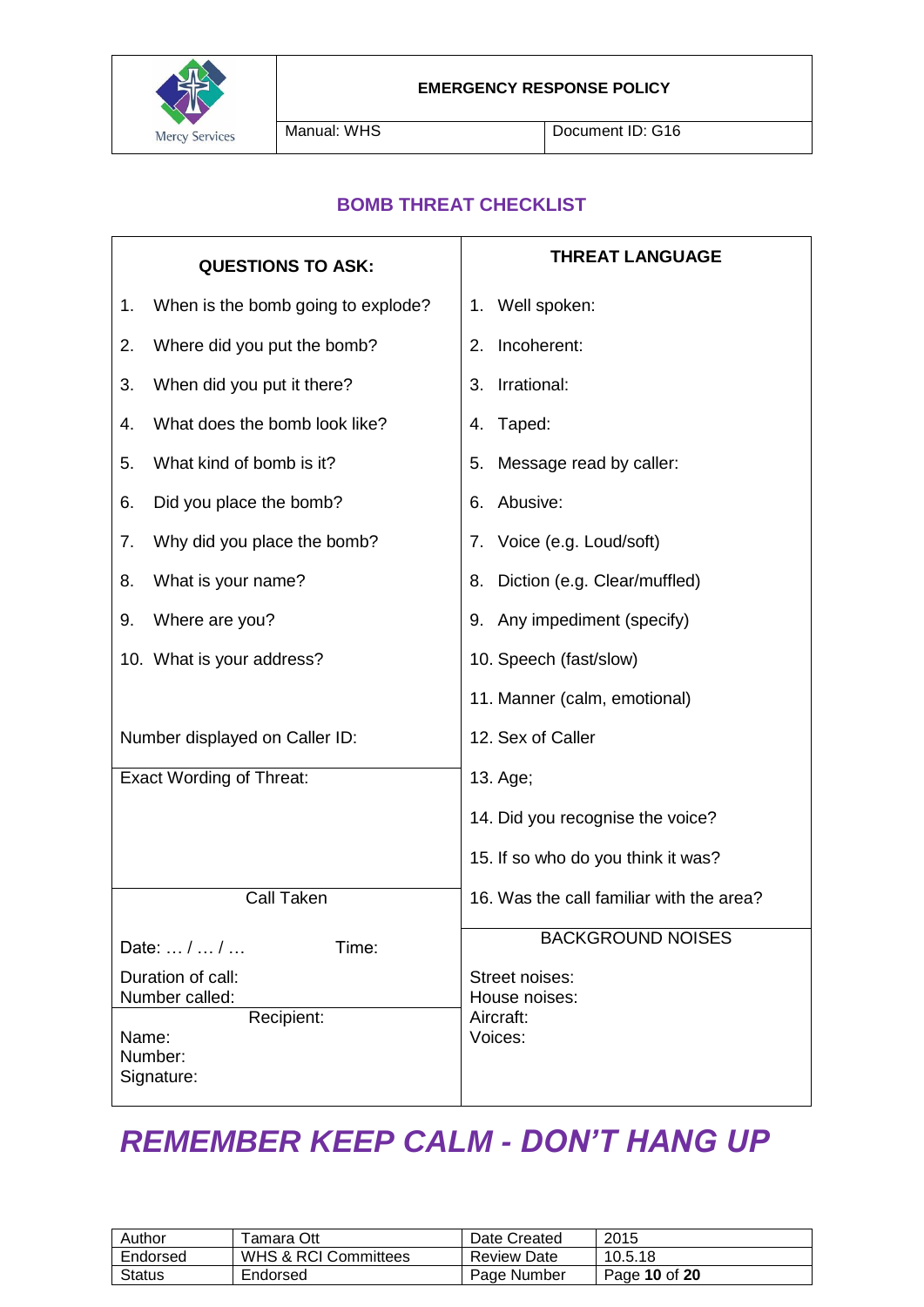



## **Appendix 3 Severe Storms/Flooding**

## **Severe Storms/Flooding Emergency Action Plan**

The network of stormwater drains across the Newcastle/Lake Macquarie area makes flash flooding inevitable after several hours of heavy rain. Areas adjacent to the Hunter River and low lying areas of Lake Macquarie will also flood after longer periods of rain across the catchment area.

## **1. Preparation for/prevention of severe thunderstorms/flooding**

Specific **severe storm/flooding** preparation/prevention will include the following measures to ensure that Mercy Services properties are kept safe (and will also include appropriate assistance to ensure the safety of other properties where Mercy Services staff work):

- a. Appropriate building and yard maintenance to ensure the integrity of the building and grounds.
- b. Department Heads/Coordinators to instruct staff to fill up the vehicle petrol tank before a storm so they have enough fuel if petrol stations have no power.

#### **2. During a severe storm/flooding**

#### *a. Decision to cease/modify work due to severe storm/flooding*

- a) Department Heads are to keep aware of the weather situation via ABC local radio and consult with the CEO about any possible cancellation or modification of services. This communication should ideally happen by 6pm the night before a day of severe weather.
- b) The Department Heads will communicate the decision to Coordinators during normal business hours on a weekday or the On-Call coordinator after hours or on the weekend instructing them to contact clients and staff to cancel services according to the risk assessment conducted by the CEO.
- c) Ongoing risk assessments by the CEO will be attended following any changes in severe weather conditions. Services will be attended based on these assessments.

#### *b. Severe storm/flooding response*

- a. Department Heads and staff to listen to ABC local radio station (1233 am) for information and advice;
- b. CEO to conduct a risk assessment regarding the safety of staff in performing duties during these events.
- c. Coordinators to contact clients and cancel services where the client does not have electricity and other necessary requirements;
- d. ensure that all possible laptops are fully charged and available for off-site work;
- e. allocate additional after hours/on-call Coordinators to assist with rostering etc;
- f. post at least daily service and site updates on Mercy Services website and social media;
- g. if a site is not functioning due to loss of power or phone connection the phone number will be diverted to another site and any essential and site specific software will be activated at an alternative site;

| Author        | ⊺amara Ott                      | Date Created       | 2015          |
|---------------|---------------------------------|--------------------|---------------|
| Endorsed      | <b>WHS &amp; RCI Committees</b> | <b>Review Date</b> | 10.5.18       |
| <b>Status</b> | Endorsed                        | Page Number        | Page 11 of 20 |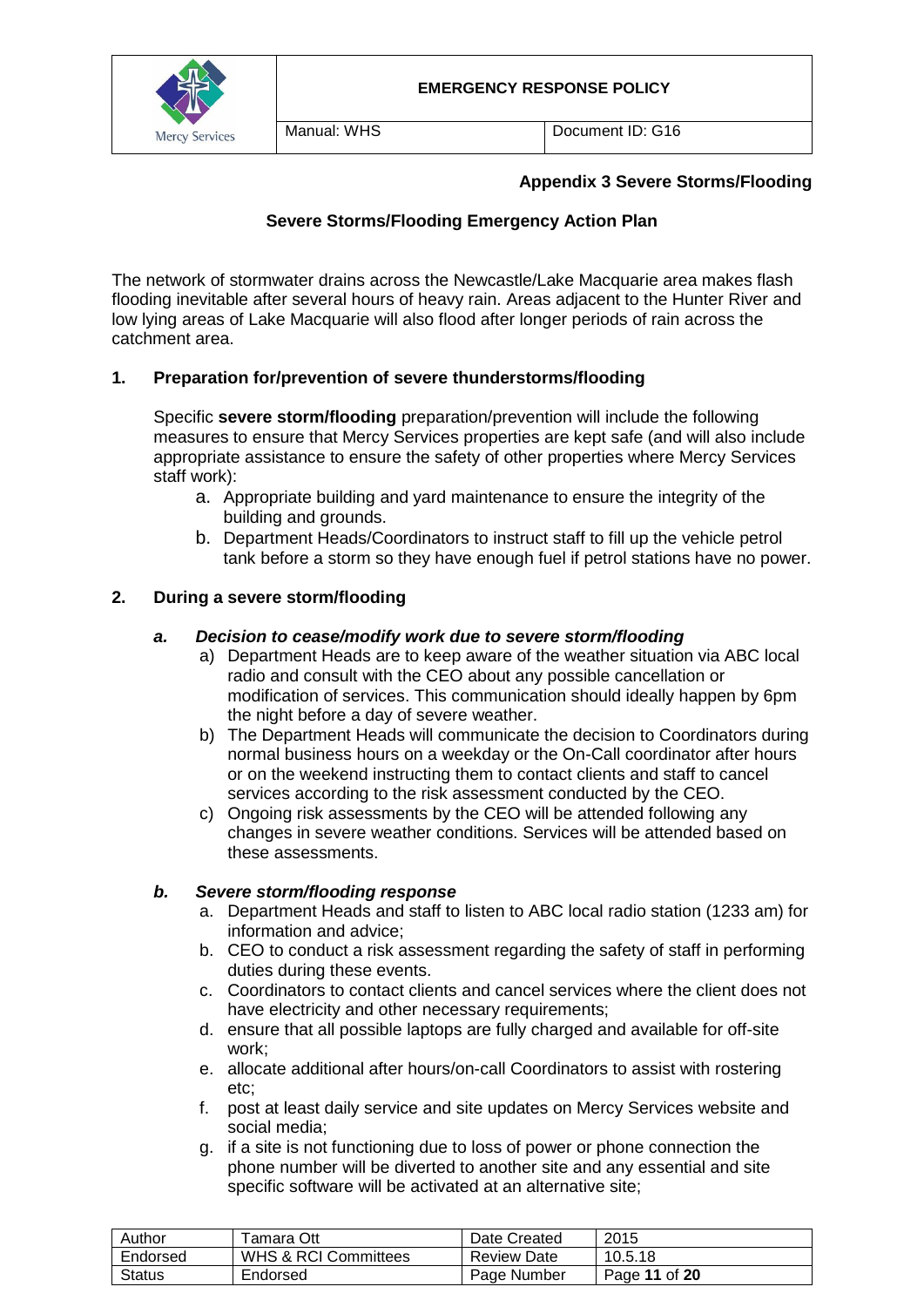

- h. Department Heads will decide which staff can work from home or another office if conditions make a site inoperable or if travel is unsafe. Additional laptops or emailed instructions to enable people to set up remote access on their personal computer would enable staff to work offsite;
- i. Department Heads are to ensure Coordinators clearly divide up the workload when they are working offsite to ensure that people don't duplicate work or undo what others have done;
- j. stay away from windows;
- k. avoid being outside to minimise risk from floodwater and falling trees etc;
- l. park cars under secure cover and away from trees if possible;
- m. do not walk, ride or drive through any flood water
- n. if staff or volunteers believe they may be at risk they should stop and contact their Coordinator immediately and discuss their options at any time.

## *3. Recovery from the severe storm/flooding*

After a severe storm/flooding:

- a. check and repair damaged Mercy Services property and report to CEO (who will arrange repairs):
- b. Re-attend Home Safety Checklist when returning to the property for the first time following a significant weather event. Notify person responsible of damage incurred
- c. Do not attend service if there is danger to your or the client.
- d. if needed contact the SES for assistance 132 500 or for emergency services 000;
- e. stay well clear of creeks, drains, causeways and other water ways even if driving a vehicle;
- f. stay well clear of fallen trees, power lines and other damaged structures even if driving a vehicle;
- g. do not go sightseeing in the affected areas;
- h. if unable to continue to provide an adequate level of service to vulnerable clients, contact relevant funding departments (e.g., DSS: 1800 852 649); and/or call emergency services if required
- i. complete an Incident Form.

| Author   | <sup>-</sup> amara Ott | Date Created       | 2015          |
|----------|------------------------|--------------------|---------------|
| Endorsed | WHS & RCI Committees   | <b>Review Date</b> | 10.5.18       |
| Status   | Endorsed               | Page Number        | Page 12 of 20 |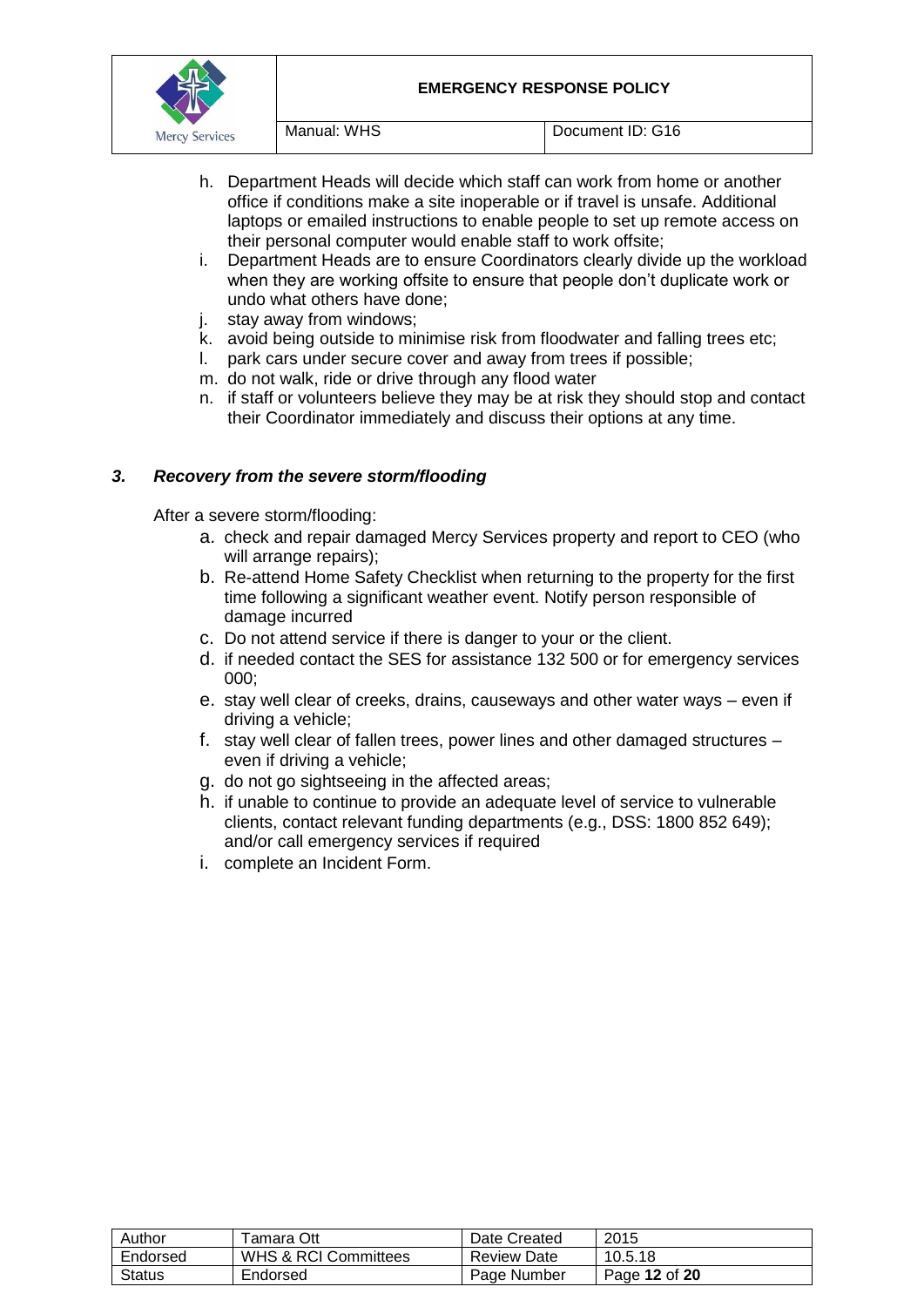

Manual: WHS **Document ID: G16** 

### **Appendix 4 Heatwave**

## **Heatwave Emergency Action Plan**

Excessive heat can lead to health problems for Mercy Services clients and staff. Vulnerable persons can be susceptible effects or Heat.

If a staff member or volunteer has reason to believe they may be at risk due to extreme heat, they should contact their Coordinator immediately and discuss their options.

If they are concerned about the health of a client, they should contact the coordinator for instruction except in the case of a medical emergency when an ambulance should be called for immediate assistance.

#### *1. Preparation for/Prevention of a Heatwave*

Specific **heatwave** preparation/prevention will focus on staying hydrated and out of the heat:

- a. where possible offices and vehicles will be designed to stay cool or be fitted with air conditioning;
- b. staff to ensure only community venues with shade or cool conditions are used during hot weather;
- c. consideration will be given to alteration of activities for clients during these extreme weather events.
- d. staff to ensure they and clients have access to cool drinking water (avoid caffeine and other diuretic drinks); and
- e. all Mercy Services workplaces have a first aid kit and qualified first aid provider.

## *2. During a Heatwave*

- a) staff are to encourage clients to drink adequate amounts of water to remain hydrated and stay cool.
- b) extra monitoring of staff/client wellbeing is required to ensure they are hydrated and cool; and/or
- c) activities that require physical exertion or working in hot conditions may be scheduled for milder times of the day, performed for short periods or postponed.
- d) If a staff member attends a home which has fans and air-conditioning however the client refuses to turn them on during extreme heat, staff member is encouraged to call their coordinator to mediate a solution. Non-essential services may be referred to another day or time if staff safety may be jeopardised.
- e) A Manager may decide to cease/modify work due to a heatwave following risk assessment that is based on:
	- a. *Information provided in weather reports by* ABC local radio.
	- b. Availability of environmental aides such as fans/air conditioners etc. at the residence or centre, or vehicle
	- c. The type of service that is required and
	- d. The degree and duration of predicted heatwave conditions such as: i. temperatures reach 38° Celsius on any one day; or
		- ii. when temperatures over three days have reached 33-36° Celsius.

#### *3. Recovery from a Heatwave:*

If we are unable to continue to provide an adequate level of service to vulnerable clients, CEO to be informed and contact is made to relevant funding departments (e.g., DSS: 1800 852 649); An Incident Form is to be completed once all parties are safe.

| Author        | ™amara Ott           | Date Created       | 2015          |
|---------------|----------------------|--------------------|---------------|
| Endorsed      | WHS & RCI Committees | <b>Review Date</b> | 10.5.18       |
| <b>Status</b> | Endorsed             | Page Number        | Page 13 of 20 |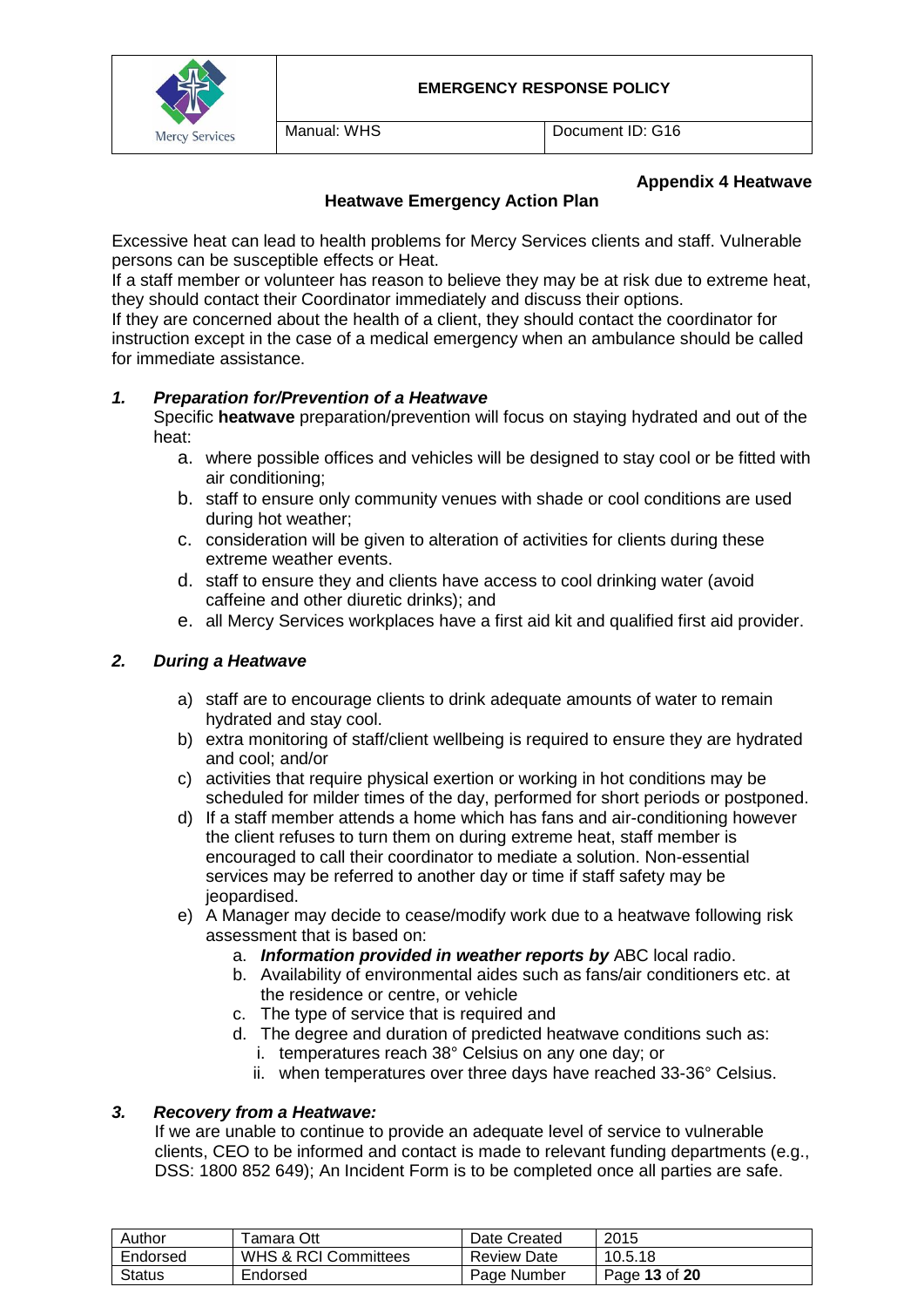

Manual: WHS Document ID: G16

## **Appendix 5 Bushfire**

## **Bushfire Emergency Action Plan**

A bushfire could threaten Mercy Services property, staff and clients as is considered a grave threat to safety

#### *1. Preparation for/Prevention of a Bushfire*

Specific **bushfire** preparation/prevention will include the following measures in bushfire prone areas:

- a. Appropriate building and yard maintenance to ensure the integrity of the building and reduction of fuel on grounds that may accelerate fires
- b. Mercy services employees an independent fire inspection service to ensure that all essential fire services are in good working order
- c. screen vents on roof voids with fine metal wire mesh;

## *2. During a Bushfire*

- a) Department Heads are to keep aware of the fire situation via ABC local radio and consult with the CEO. The CEO will make the appropriate action for the Service based on the information provided by the authorities, in particular the Local Fire Brigade.
- b) The Department Heads are to keep the CEO informed of any further developments resulting from the fire.
- c) Mercy Services staff are not to enter areas where fires are current;
- d) Staff are to stay calm, report all fires to 000 and seek appropriate shelter/safety;
- e) Relocation of services will be considered by CEO on Rural Fire Service advice

#### *3. Recovery from the bushfire*

- a. Check and repair damaged Mercy Services property and report to CEO
- b. Mercy services will conduct a Welfare check via the telephone for affected clients.
- c. Staff to avoid affected areas at all times until deemed safe by authorities
- d. Provide appropriate information and assistance to staff and clients about disaster relief;
- e. If unable to continue to provide an adequate level of service to vulnerable clients, Mercy Services will refer these clients to other services with priority to the most vulnerable.
- f. CEO to contact relevant funding departments (e.g., DSS: 1800 852 649); and advise them of circumstance and complete an Incident Form once all parties are safe.

| Author   | <sup>⊓</sup> amara Ott          | Date Created       | 2015          |
|----------|---------------------------------|--------------------|---------------|
| Endorsed | <b>WHS &amp; RCI Committees</b> | <b>Review Date</b> | 10.5.18       |
| Status   | Endorsed                        | Page Number        | Page 14 of 20 |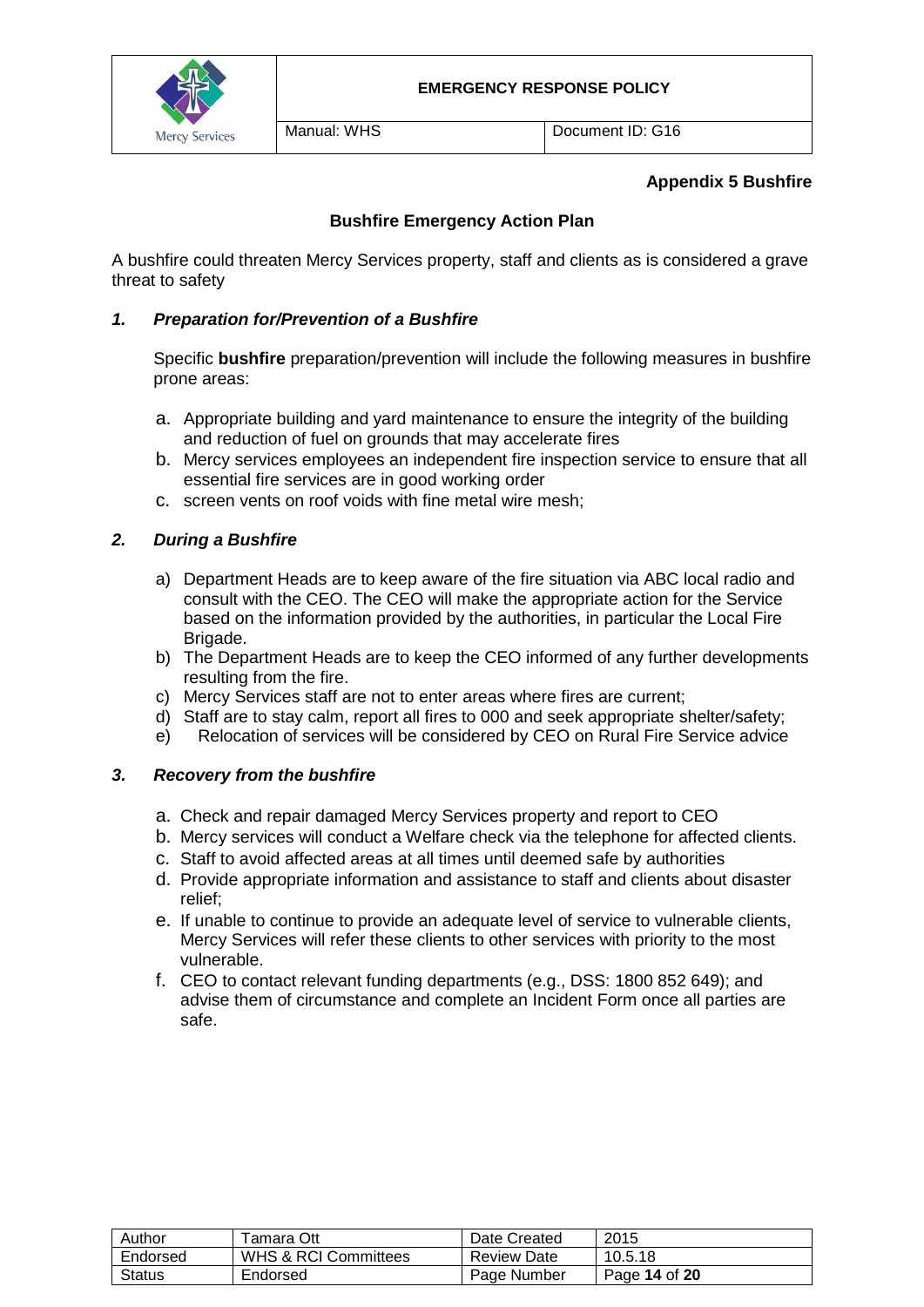



## **Appendix 6 Epidemic or Pandemic**

## **Human Epidemic or Pandemic Emergency Action Plan**

Adequate infection control policies and education on procedures including effective handwashing is critical in preparation for Epidemic and Pandemic Events.

Mercy Services should be alerted by NSW Ministry of Health (Population Health or Aged Care Alerts) of any current epidemic/pandemics.

However, Mercy Services will also actively review the Ministry of Health (Hunter New England HNE) *'Current Health Alert'* webpage to monitor alerts to ensure awareness. The link is

<http://www.hnehealth.nsw.gov.au/hneph/Pages/Public-Health-Alert.aspx>

Within the link below are links to factsheets regarding identified infectious diseases preventative and control guidelines to follow.

<http://www.health.nsw.gov.au/infectious/pages/default.aspx>

Mercy Services will follow the instructions outlined in Outbreak Management Guidelines for the individual diseases issued by the NSW Ministry of Health and the Dept. of Aged Care for the identified epidemic or pandemic

#### *1. Mercy Services will remain prepared for an Epidemic/Pandemic at all times by*:

- a. Developing a contingency plan to ensure continuity of Mercy Services essential services following the issue of alerts by authorities;
- b. Educating staff to the possibility of an epidemic/pandemic and the actions they should take to reduce the risk of infection (see Mercy Services Infection Prevention and Control Manual (Community or Residential);
- c. Ensuring adequate education of infection control practices and PPE
- d. Ensuring adequate succession planning to cover for sick leave
- e. Encouraging vaccination to known communicable diseases as per the recommended vaccination schedule appropriate to their role

#### *2. During an Epidemic or Pandemic*

- a) Reduce hysteria and misinformation by providing education of the alert to staff and clients.
- b) Education of staff of Infection control practices appropriate to the event.
- c) Decision to cease/modify work due to an epidemic or pandemic will be made by the CEO. Review service provisions in line with information provided by the NSW Ministry of Health.
- d) Mercy Services may apply a graded response to any changes in the progress of the epidemic/pandemic dependant on the situation at the time.
- e) Clients will be advised of Mercy Services ability to provide services during this event. If unable to continue to provide an adequate level of service to vulnerable clients, Mercy Services will refer these clients to other services with priority to the most vulnerable

#### *3. During Recovery*

- a) Processes are reviewed for learning opportunities and continuous improvement
- b) Incidents are reported in Incident Forms for review

| Author   | `amara Ott                      | Date Created       | 2015          |
|----------|---------------------------------|--------------------|---------------|
| Endorsed | <b>WHS &amp; RCI Committees</b> | <b>Review Date</b> | 10.5.18       |
| Status   | Endorsed                        | Page Number        | Page 15 of 20 |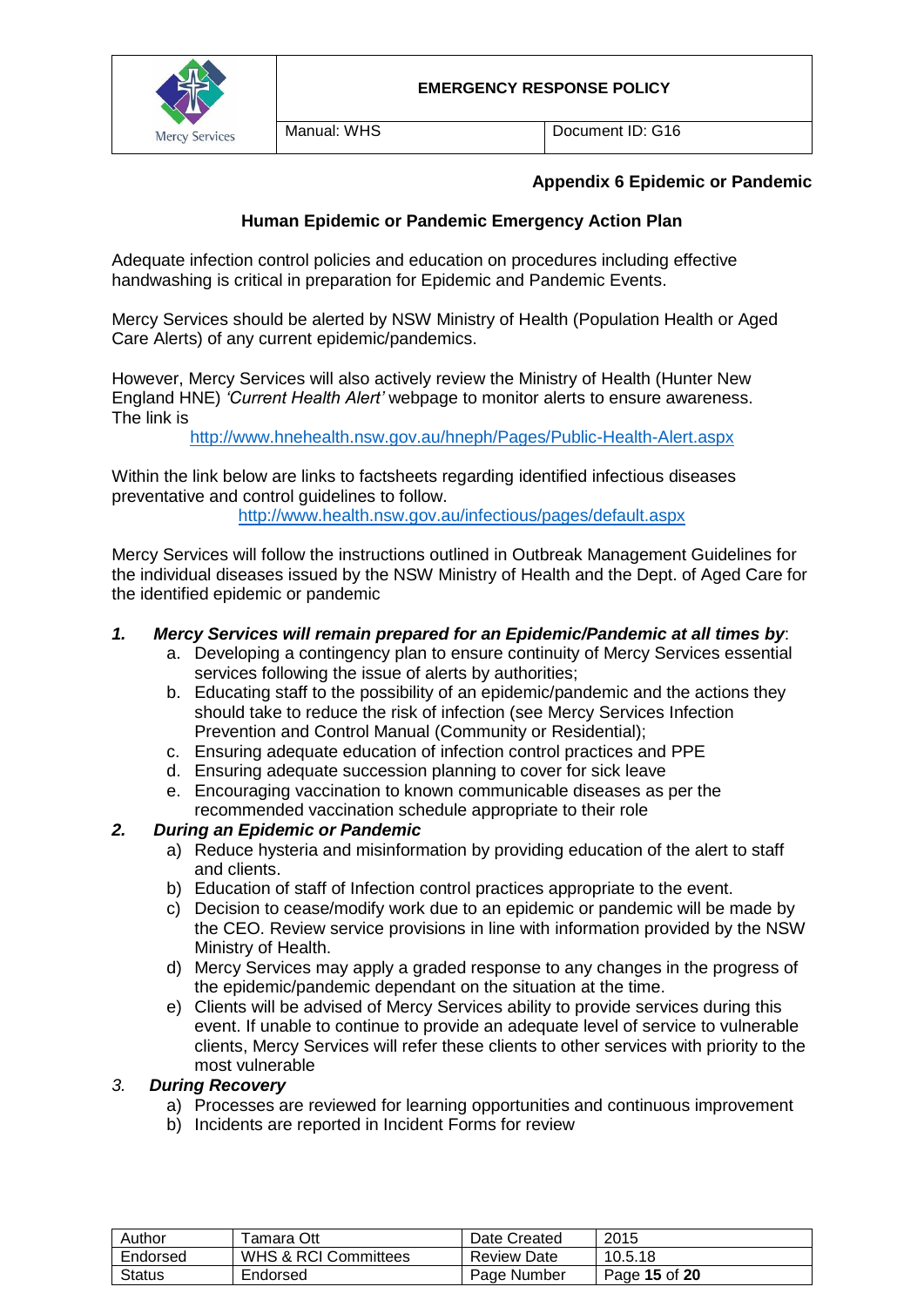

Manual: WHS Document ID: G16

## **APPENDIX 7 Cameron Park Emergency Plan**

| <b>EMERGENCY</b>                                   | <b>ACTION</b>                                                                                                                                                                                                                                                                                                                                                                                                                                                                                                                                                                                                                                                                                                                                                                                                                                                        |
|----------------------------------------------------|----------------------------------------------------------------------------------------------------------------------------------------------------------------------------------------------------------------------------------------------------------------------------------------------------------------------------------------------------------------------------------------------------------------------------------------------------------------------------------------------------------------------------------------------------------------------------------------------------------------------------------------------------------------------------------------------------------------------------------------------------------------------------------------------------------------------------------------------------------------------|
| Fire                                               | Remove anyone from immediate danger<br>1.<br>Calmly notify people in the area and sound the air horn 3 times.<br>2.<br>Chief Warden will:<br>3.<br>Delegate someone to call fire brigade on 000 (ensuring you please 0 first for<br>a)<br>outside line)<br>Extinguish fire if safe to do so;<br>b)<br>Delegate someone to notify the workshop/office in person<br>C)<br>Delegate someone to notify the other tenants upstairs/in workshop in a safe<br>d)<br>manner.<br>Check all areas (where able) to ensure all staff have moved to Emergency<br>e)<br>Evacuation Point. Mark the door with chalk/crayon with one stroke (/) of a<br>big cross as room entered and apply second arm to complete the cross (X)<br>as the empty room is exited and close the door.<br>f)<br>Delegate someone to take the sign-in board and visitor's book to the<br>Assembly Point; |
|                                                    | g) Delegate someone to take first aid kit and mobile phone to Assembly Point if<br>safe to do so;<br>Return to normal duty only when emergency services say it is safe<br>4.                                                                                                                                                                                                                                                                                                                                                                                                                                                                                                                                                                                                                                                                                         |
| <b>Bomb Threat</b>                                 | 1.<br>On receiving phone call, keep the caller talking, do not hang up the phone<br>Record details of the call on attached "BOMB THREAT CHECK LIST FOR<br>2.<br><b>TELEPHONE OPERATORS"</b><br>Notify the Supervisor who will call emergency services and evacuate the building<br>3.<br>as above.<br>Do not touch suspicious, unidentified or unfamiliar objects<br>4.<br>Await further instructions from Emergency Services<br>5.                                                                                                                                                                                                                                                                                                                                                                                                                                  |
| <b>Earthquake</b>                                  | Take cover Somewhere close to you away from windows and furniture/objects<br>1.<br>that could fall on you. Protect your head and neck with your arms; or Under a<br>strong table. Hold on to the table legs to keep it from moving away from you. And<br>When the shaking stops and you are sure it is safe evacuate to the Emergency<br>2.<br><b>Evacuation Point</b><br>Emergency Warden to take First Aid box<br>3.                                                                                                                                                                                                                                                                                                                                                                                                                                               |
| <b>External Gas</b><br>or Chemical<br><b>Spill</b> | Stay inside.<br>1.<br>2.<br>Close all windows and doors.<br>3.<br>Turn off all air conditioners<br>Supervisor to call Emergency Services for advice<br>4.                                                                                                                                                                                                                                                                                                                                                                                                                                                                                                                                                                                                                                                                                                            |
| <b>Personal</b><br>threat (Duress<br>alarm)        | Talk in a non-threatening manner, do only what is directed, nothing more<br>1.<br>2.<br>Others do not intervene if it will put you or others at risk of harm<br>3.<br>Alert police by dialling "000" if they can do so safely & quietly<br>4.<br>If safe to do so, notify Supervisor<br>Stay calm and await assistance, taking note of the offender's appearance<br>5.                                                                                                                                                                                                                                                                                                                                                                                                                                                                                               |
| <b>Medical</b><br><b>Emergency</b>                 | 1.<br>Check for signs of danger to yourself.<br>2.<br>If necessary and safe, remove the casualty from immediate danger.<br>3.<br>Request First Aider or competent person provides first aid.<br>If necessary call an ambulance 000 or Poisons Info Centre 13 11 26.<br>4.                                                                                                                                                                                                                                                                                                                                                                                                                                                                                                                                                                                            |

**Once there is no longer any immediate danger, and all staff, clients and volunteers are now safe, please call CEO and complete an incident form**

| Author        | <sup>-</sup> amara Ott          | Date Created       | 2015          |
|---------------|---------------------------------|--------------------|---------------|
| Endorsed      | <b>WHS &amp; RCI Committees</b> | <b>Review Date</b> | 10.5.18       |
| <b>Status</b> | Endorsed                        | Page Number        | Page 16 of 20 |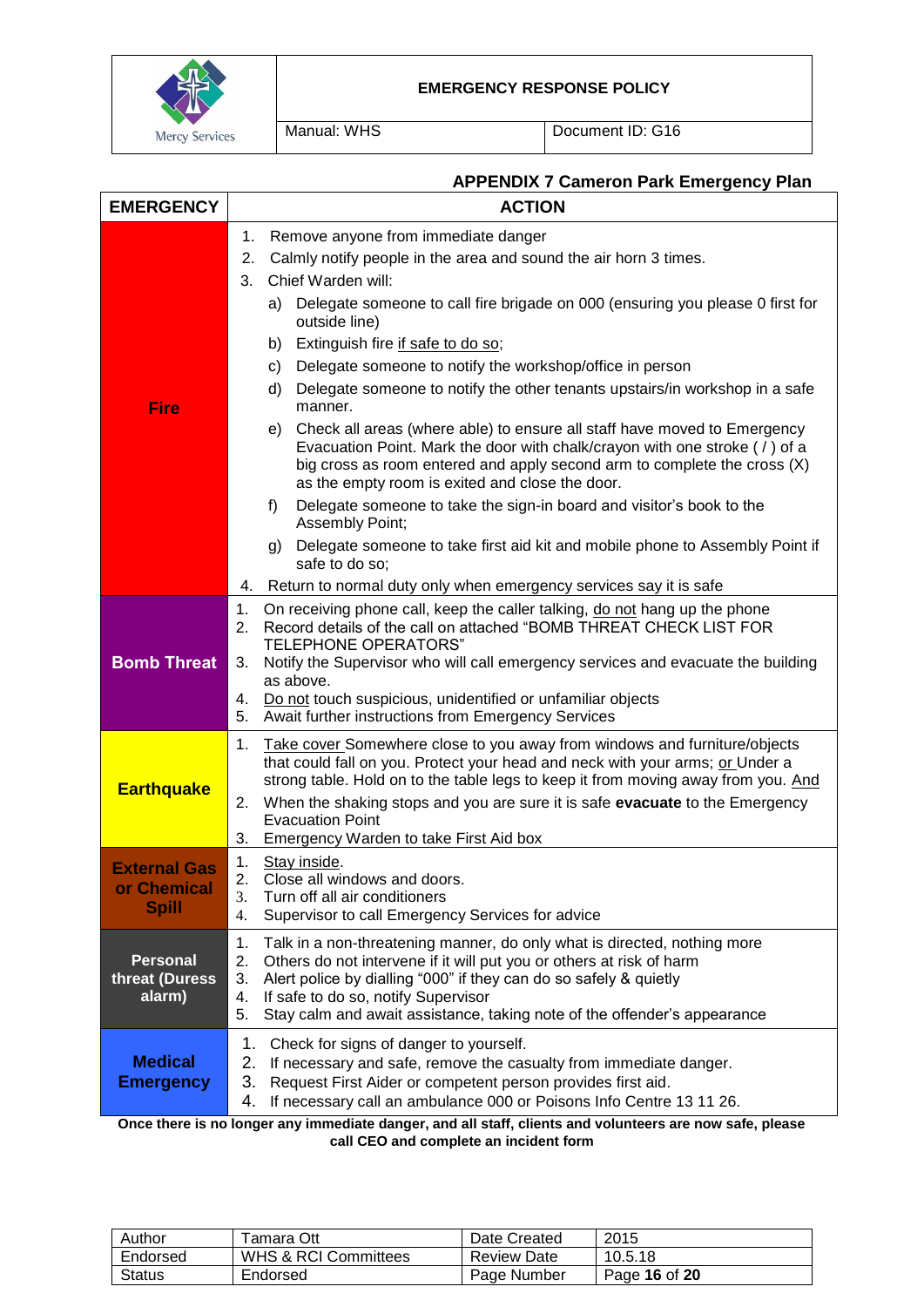

Manual: WHS Document ID: G16

# **APPENDIX 8 Tighes Hill Emergency Plan**

| <b>EMERGENCY</b>                                   | <b>ACTION</b>                                                                                                                                                                                                                                                                                                                                                                                                                                                                                                                                                                                                                                                                                                                                                                                                                                                                                                                                                                                                                                                                                                                                                                                                                                                                                                                                                 |
|----------------------------------------------------|---------------------------------------------------------------------------------------------------------------------------------------------------------------------------------------------------------------------------------------------------------------------------------------------------------------------------------------------------------------------------------------------------------------------------------------------------------------------------------------------------------------------------------------------------------------------------------------------------------------------------------------------------------------------------------------------------------------------------------------------------------------------------------------------------------------------------------------------------------------------------------------------------------------------------------------------------------------------------------------------------------------------------------------------------------------------------------------------------------------------------------------------------------------------------------------------------------------------------------------------------------------------------------------------------------------------------------------------------------------|
| <b>Fire</b>                                        | 1.<br>Remove anyone from immediate danger<br>2.<br>Calmly notify people in the area and Make sure the "mic" button is lit. Lift the<br>handset and announce an evacuation using the telephone system by:<br>Pressing the button below" InPg" on the display screen<br>3.<br>Pressing 1 on the keypad to select the Union Street site group<br>4.<br>Say "This is an emergency announcementyou must calmly evacuate<br>5.<br>the<br>building and go to the Assembly Point in front of the congregational office".<br>Chief Warden will:<br>6.<br>Delegate someone to call fire brigade on 000 (ensuring you please 0 first for<br>a)<br>outside line)<br>Extinguish fire if safe to do so;<br>b)<br>Delegate someone to turn off mains power and gas supply if safe to do so<br>C)<br>Delegate someone to take the sign in/out book and staff board to Assembly<br>d)<br>Point<br>Remove all persons to Assembly Points.<br>e)<br>Check all areas (where able) to ensure all staff have moved to Emergency<br>f)<br><b>Evacuation Point.</b><br>Mark the door with chalk/crayon with one stroke ( $\prime$ ) of a big cross as room<br>g)<br>entered and apply second arm to complete the cross (X) as the empty room is<br>exited and close the door.<br>Delegate someone to take first aid kit and mobile phone to Assembly Point if<br>h)<br>safe to do so; |
|                                                    | 1. Return to normal duty only when emergency services say it is safe<br>1.<br>On receiving phone call, keep the caller talking, do not hang up the phone                                                                                                                                                                                                                                                                                                                                                                                                                                                                                                                                                                                                                                                                                                                                                                                                                                                                                                                                                                                                                                                                                                                                                                                                      |
| <b>Bomb Threat</b>                                 | 2.<br>Record details of the call on attached "BOMB THREAT CHECK LIST FOR<br>TELEPHONE OPERATORS"<br>Notify the Supervisor who will call emergency services and evacuate the building<br>3.<br>as above.<br>Do not touch suspicious, unidentified or unfamiliar objects<br>4.<br>Await further instructions from Emergency Services<br>5.                                                                                                                                                                                                                                                                                                                                                                                                                                                                                                                                                                                                                                                                                                                                                                                                                                                                                                                                                                                                                      |
| <b>Earthquake</b>                                  | Take cover Somewhere close to you away from windows and furniture/objects<br>1.<br>that could fall on you. Protect your head and neck with your arms; or Under a<br>strong table. Hold on to the table legs to keep it from moving away from you. And<br>When the shaking stops and you are sure it is safe evacuate to the Emergency<br>2.<br><b>Evacuation Point</b><br>Emergency Warden to take First Aid box<br>3.                                                                                                                                                                                                                                                                                                                                                                                                                                                                                                                                                                                                                                                                                                                                                                                                                                                                                                                                        |
| <b>External Gas</b><br>or Chemical<br><b>Spill</b> | 1.<br>Stay inside.<br>2.<br>Close all windows and doors.<br>Turn off all air conditioners<br>3.<br>Supervisor to call Emergency Services for advice<br>4.                                                                                                                                                                                                                                                                                                                                                                                                                                                                                                                                                                                                                                                                                                                                                                                                                                                                                                                                                                                                                                                                                                                                                                                                     |
| <b>Personal</b><br>threat (Duress<br>alarm)        | 1.<br>Talk in a non-threatening manner, do only what is directed, nothing more<br>2.<br>Others do not intervene if it will put you or others at risk of harm<br>Alert police by dialling "000" if they can do so safely & quietly<br>3.<br>If safe to do so, notify Supervisor<br>4.<br>Stay calm and await assistance, taking note of the offender's appearance<br>5.                                                                                                                                                                                                                                                                                                                                                                                                                                                                                                                                                                                                                                                                                                                                                                                                                                                                                                                                                                                        |
| <b>Medical</b><br><b>Emergency</b>                 | 1.<br>Check for signs of danger to yourself.<br>2. If necessary and safe, remove the casualty from immediate danger.<br>3. Request First Aider or competent person provides first aid.<br>4. If necessary call an ambulance 000 or Poisons Info Centre 13 11 26.<br>Once there is no longer any immediate danger, and all staff, clients and volunteers are now safe, please                                                                                                                                                                                                                                                                                                                                                                                                                                                                                                                                                                                                                                                                                                                                                                                                                                                                                                                                                                                  |

**call CEO and complete an incident form**

| Author   | <sup>⊓</sup> amara Ott          | Date Created       | 2015          |
|----------|---------------------------------|--------------------|---------------|
| Endorsed | <b>WHS &amp; RCI Committees</b> | <b>Review Date</b> | 10.5.18       |
| Status   | Endorsed                        | Page Number        | Page 17 of 20 |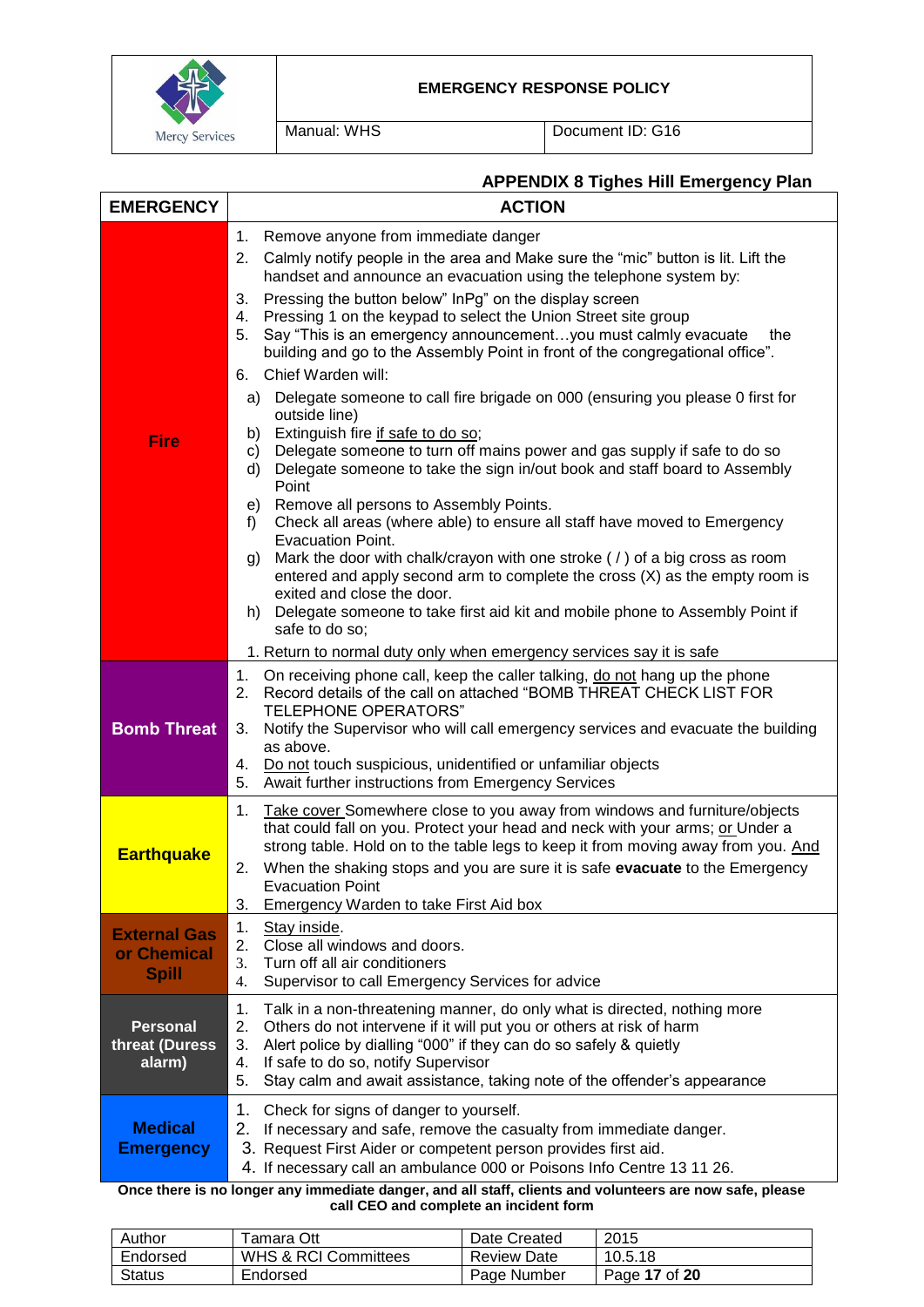

Manual: WHS Document ID: G16

# **APPENDIX 9 West Wallsend Emergency Plan**

| <b>EMERGENCY</b>                                   | <b>ACTION</b>                                                                                                                                                                                                                                                                                                                                                          |
|----------------------------------------------------|------------------------------------------------------------------------------------------------------------------------------------------------------------------------------------------------------------------------------------------------------------------------------------------------------------------------------------------------------------------------|
|                                                    | Remove anyone from immediate danger<br>1.                                                                                                                                                                                                                                                                                                                              |
|                                                    | 2.<br>Announce an evacuation using the telephone system by using reception and<br>In reception - Press 'page' / Other phones pick up handset press #1, then press<br>line 1 or 2 for an outside line.                                                                                                                                                                  |
|                                                    | Say "This is an emergency announcement you must calmly evacuate the<br>3.<br>building and go to the Assembly Point on the road in front of West Wallsend<br>Tennis Club".                                                                                                                                                                                              |
|                                                    | Chief Warden will:<br>4.                                                                                                                                                                                                                                                                                                                                               |
| <b>Fire</b>                                        | Delegate someone to call fire brigade on 000 (ensuring you please 0 first for<br>a)<br>outside line)<br>b) Extinguish fire if safe to do so;<br>Delegate someone to turn off mains power and gas supply if safe to do so<br>C)<br>Delegate someone to take the sign in/out book and staff board to Assembly<br>d)<br>Point                                             |
|                                                    | e) Delegate persons to commence evacuation to Assembly Points.<br>Delegate person to check all areas (where able) to ensure all staff have<br>f)                                                                                                                                                                                                                       |
|                                                    | moved to Emergency Evacuation Point.<br>Mark the door with chalk/crayon with one stroke ( $\prime$ ) of a big cross as room<br>g)<br>entered and apply second arm to complete the cross (X) as the empty room is                                                                                                                                                       |
|                                                    | exited and close the door.<br>h) Delegate someone to take first aid kit and mobile phone to Assembly Point if<br>safe to do so;                                                                                                                                                                                                                                        |
|                                                    | Return to normal duty only when emergency services say it is safe<br>5.                                                                                                                                                                                                                                                                                                |
| <b>Bomb Threat</b>                                 | On receiving phone call, keep the caller talking, do not hang up the phone<br>1.<br>Record details of the call on attached "BOMB THREAT CHECK LIST FOR<br>2.<br><b>TELEPHONE OPERATORS"</b><br>Notify the Supervisor who will call emergency services and evacuate the building<br>3.<br>as above.                                                                     |
|                                                    | Do not touch suspicious, unidentified or unfamiliar objects<br>4.<br>Await further instructions from Emergency Services<br>5.                                                                                                                                                                                                                                          |
| <b>Earthquake</b>                                  | Take cover Somewhere close to you away from windows and furniture/objects<br>1.<br>that could fall on you. Protect your head and neck with your arms; or Under a<br>strong table. Hold on to the table legs to keep it from moving away from you. And<br>When the shaking stops and you are sure it is safe evacuate to the Emergency<br>2.                            |
|                                                    | <b>Evacuation Point</b><br>3.<br>Emergency Warden to take First Aid box                                                                                                                                                                                                                                                                                                |
| <b>External Gas</b><br>or Chemical<br><b>Spill</b> | 1.<br>Stay inside.<br>Close all windows and doors.<br>2.<br>Turn off all air conditioners<br>3.<br>Supervisor to call Emergency Services for advice<br>4.                                                                                                                                                                                                              |
| <b>Personal</b><br>threat (Duress<br>alarm)        | 1.<br>Talk in a non-threatening manner, do only what is directed, nothing more<br>2.<br>Others do not intervene if it will put you or others at risk of harm<br>3.<br>Alert police by dialling "000" if they can do so safely & quietly<br>If safe to do so, notify Supervisor<br>4.<br>5.<br>Stay calm and await assistance, taking note of the offender's appearance |
| <b>Medical</b><br><b>Emergency</b>                 | 1.<br>Check for signs of danger to yourself.<br>2.<br>If necessary and safe, remove the casualty from immediate danger.<br>3.<br>Request First Aider or competent person provides first aid.<br>If necessary call an ambulance 000 or Poisons Info Centre 13 11 26.<br>4.                                                                                              |

| Author   | Гаmаrа Ott                      | Date Created       | 2015          |
|----------|---------------------------------|--------------------|---------------|
| Endorsed | <b>WHS &amp; RCI Committees</b> | <b>Review Date</b> | 10.5.18       |
| Status   | Endorsed                        | Page Number        | Page 18 of 20 |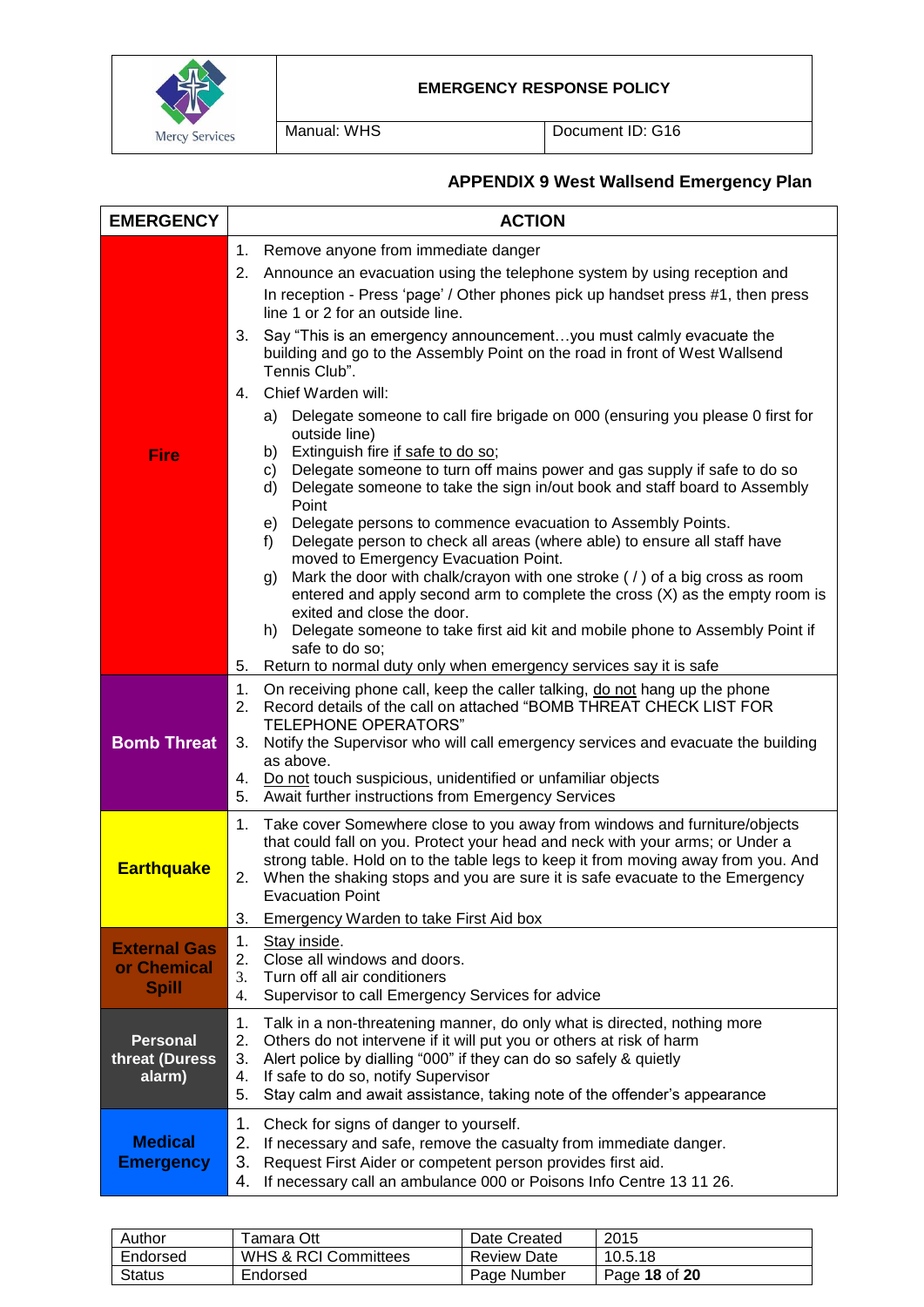

Manual: WHS Document ID: G16

## **APPENDIX 10 NECC Emergency Plan**

| <b>EMERGENCY</b>                                   | <b>ACTION</b>                                                                                                                                                                                                                                                                                                                                                                                                                                                                                                                                                                                                                                                                                                                                                                                                                                                                                                                                                                                                                                                                                                                                                                                                                                                                      |  |  |
|----------------------------------------------------|------------------------------------------------------------------------------------------------------------------------------------------------------------------------------------------------------------------------------------------------------------------------------------------------------------------------------------------------------------------------------------------------------------------------------------------------------------------------------------------------------------------------------------------------------------------------------------------------------------------------------------------------------------------------------------------------------------------------------------------------------------------------------------------------------------------------------------------------------------------------------------------------------------------------------------------------------------------------------------------------------------------------------------------------------------------------------------------------------------------------------------------------------------------------------------------------------------------------------------------------------------------------------------|--|--|
| <b>Fire</b>                                        | Remove anyone from immediate danger<br>1.<br>2.<br>Calmly notify people in the area<br>3.<br>Ring the alarm bell and announce an evacuation saying<br>"This is an emergency announcementyou must calmly evacuate<br>the<br>building and go to the Assembly Point on the corner of Laing and Morgan<br>Streets".<br>Chief Warden will:<br>4.<br>Delegate someone to call fire brigade on 000 (ensuring you please 0 first for<br>a)<br>outside line)<br>Extinguish fire if safe to do so;<br>b)<br>Delegate someone to turn off mains power and gas supply if safe to do so<br>C)<br>Delegate someone to take Attendance sheet and volunteer's book to the<br>d)<br><b>Assembly Point</b><br>Delegate persons to commence evacuation to Assembly Points<br>e)<br>Delegate person to check all areas (where able) to ensure all staff have<br>f)<br>moved to Emergency Evacuation Point<br>Mark the door with chalk/crayon with one stroke ( $\prime$ ) of a big cross as room<br>g)<br>entered and apply second arm to complete the cross (X) as the empty room<br>is exited and close the door.<br>Delegate someone to take first aid kit and mobile phone to Assembly Point if<br>h)<br>safe to do so;<br>Return to normal duty only when emergency services say it is safe<br>6. |  |  |
| <b>Bomb Threat</b>                                 | 1.<br>On receiving phone call, keep the caller talking, do not hang up the phone<br>Record details of the call on attached "BOMB THREAT CHECK LIST FOR<br>2.<br><b>TELEPHONE OPERATORS"</b><br>Notify the Supervisor who will call emergency services and evacuate the building<br>3.<br>as above.<br>Do not touch suspicious, unidentified or unfamiliar objects<br>4.<br>5. Await further instructions from Emergency Services                                                                                                                                                                                                                                                                                                                                                                                                                                                                                                                                                                                                                                                                                                                                                                                                                                                   |  |  |
| <b>Earthquake</b>                                  | Take cover Somewhere close to you away from windows and furniture/objects<br>1.<br>that could fall on you. Protect your head and neck with your arms; or Under a<br>strong table. Hold on to the table legs to keep it from moving away from you.<br>When the shaking stops and you are sure it is safe evacuate to the Emergency<br>2.<br><b>Evacuation Point</b><br>Emergency Warden to take First Aid box<br>3.<br>1.                                                                                                                                                                                                                                                                                                                                                                                                                                                                                                                                                                                                                                                                                                                                                                                                                                                           |  |  |
| <b>External Gas</b><br>or Chemical<br><b>Spill</b> | Stay inside.<br>Close all windows and doors.<br>2.<br>3.<br>Turn off all air conditioners<br>4.<br>Supervisor to call Emergency Services for advice                                                                                                                                                                                                                                                                                                                                                                                                                                                                                                                                                                                                                                                                                                                                                                                                                                                                                                                                                                                                                                                                                                                                |  |  |
| <b>Personal</b><br>threat (Duress<br>alarm)        | 1.<br>Talk in a non-threatening manner, do only what is directed, nothing more<br>2.<br>Others do not intervene if it will put you or others at risk of harm<br>Alert police by dialling "000" if they can do so safely & quietly<br>3.<br>If safe to do so, notify Supervisor<br>4.<br>5.<br>Stay calm and await assistance, taking note of the offender's appearance                                                                                                                                                                                                                                                                                                                                                                                                                                                                                                                                                                                                                                                                                                                                                                                                                                                                                                             |  |  |
| <b>Medical</b><br><b>Emergency</b>                 | 1.<br>Check for signs of danger to yourself.<br>2.<br>If necessary and safe, remove the casualty from immediate danger.<br>3.<br>Request First Aider or competent person provides first aid.<br>4.<br>If necessary call an ambulance 000 or Poisons Info Centre 13 11 26.<br>Once there is no longer any immediate danger, and all staff, clients and volunteers are now safe, please                                                                                                                                                                                                                                                                                                                                                                                                                                                                                                                                                                                                                                                                                                                                                                                                                                                                                              |  |  |

**call CEO and complete an incident form**

| Author        | <sup>r</sup> amara Ott          | Date Created       | 2015          |
|---------------|---------------------------------|--------------------|---------------|
| Endorsed      | <b>WHS &amp; RCI Committees</b> | <b>Review Date</b> | 10.5.18       |
| <b>Status</b> | Endorsed                        | Page Number        | Page 19 of 20 |